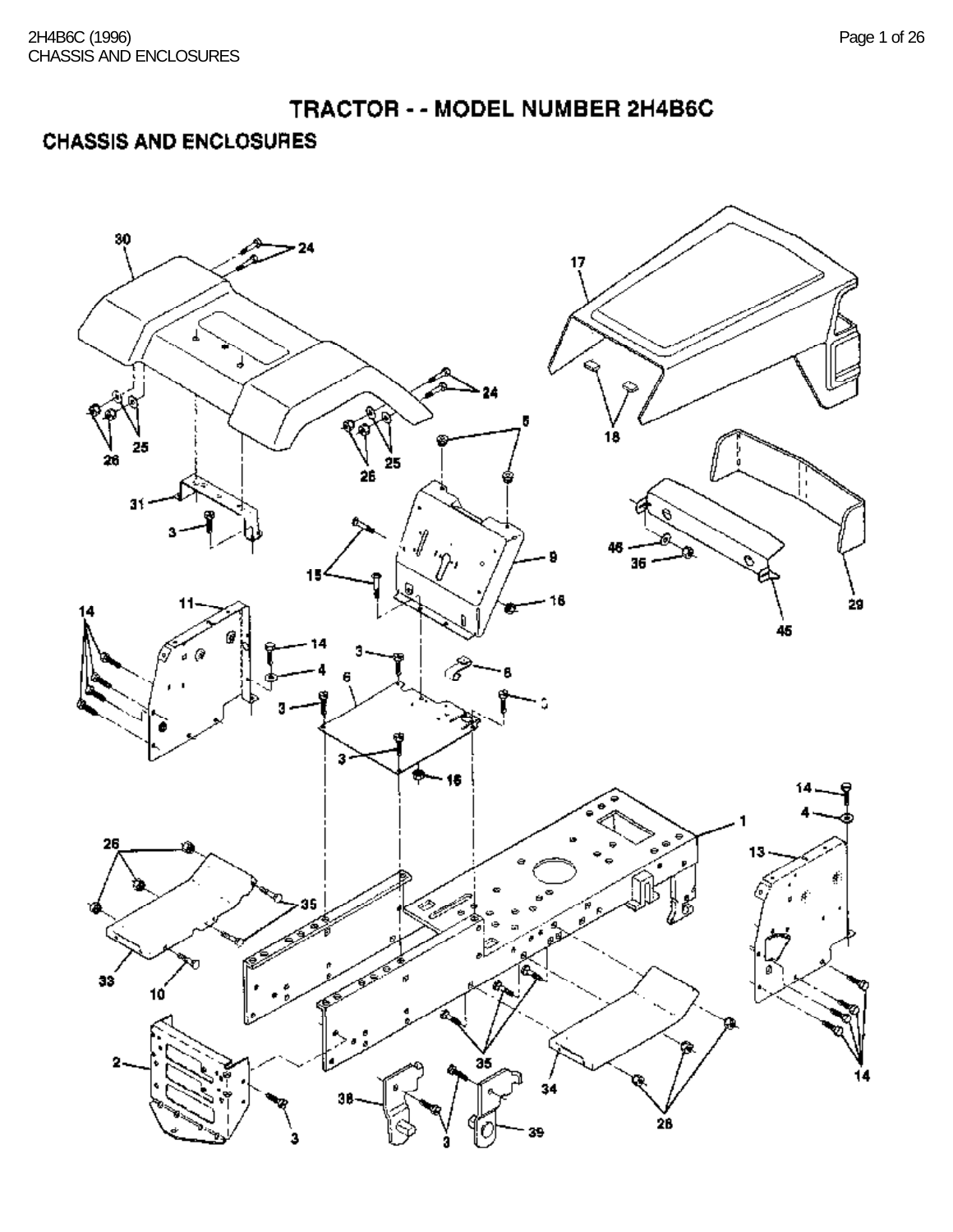$\overline{\phantom{0}}$ 

| Ref # Part Number | Qty Description       |
|-------------------|-----------------------|
| 1 145501          | CHASSIS.WLD.11GA      |
| 2 140356          | SUB= 145009           |
| 3 19131216        | <b>WASHER</b>         |
| 5 146077          | SUB= 155272           |
| 6 145206          | SUB= 145206X431       |
| 8 126471X         | "CLIP, INSULATOR"     |
| 9 146757X011      | DASH.SLKSC.LT.1PC     |
| 10 72140608       | SUB=72110608          |
| 11 146956         | PANEL.DASH.LH.        |
| 13 146961X012     | SUB= 155934X010       |
| 14 17490608       | <b>SCREW LT</b>       |
| 15 74180512       | <b>SCREW</b>          |
| 16 73510500       | <b>NUT</b>            |
| 17 133956X505     | <b>HOOD/GRILL ASM</b> |
| 18 126938X        | SUB= 532126938        |
| 24 74780616       | <b>BOLT</b>           |
| 25 19131312       | <b>WASHER</b>         |
| 26 73800600       | <b>NUT</b>            |
| 29 133805         | SUB= 133954           |
| 30 140001X505     | FENDER PNT LT         |
| 31 136619         | <b>BRKT FENDER</b>    |
| 33 105476X505     | FOOTREST LH           |
| 34 105475X505     | <b>FOOTREST RH</b>    |
| 35 72110606       | <b>BOLT</b>           |
| 36 108067X        | PAL NUT LT            |
| 38 139886         | <b>BRACKET ASM LH</b> |
| 39 139887         | <b>BRACKET ASM RH</b> |
| 45 132257         | SUB=918132257         |
| 46 127316X        | <b>RETAINER</b>       |
| 5479J             | PLUG BUTTON T         |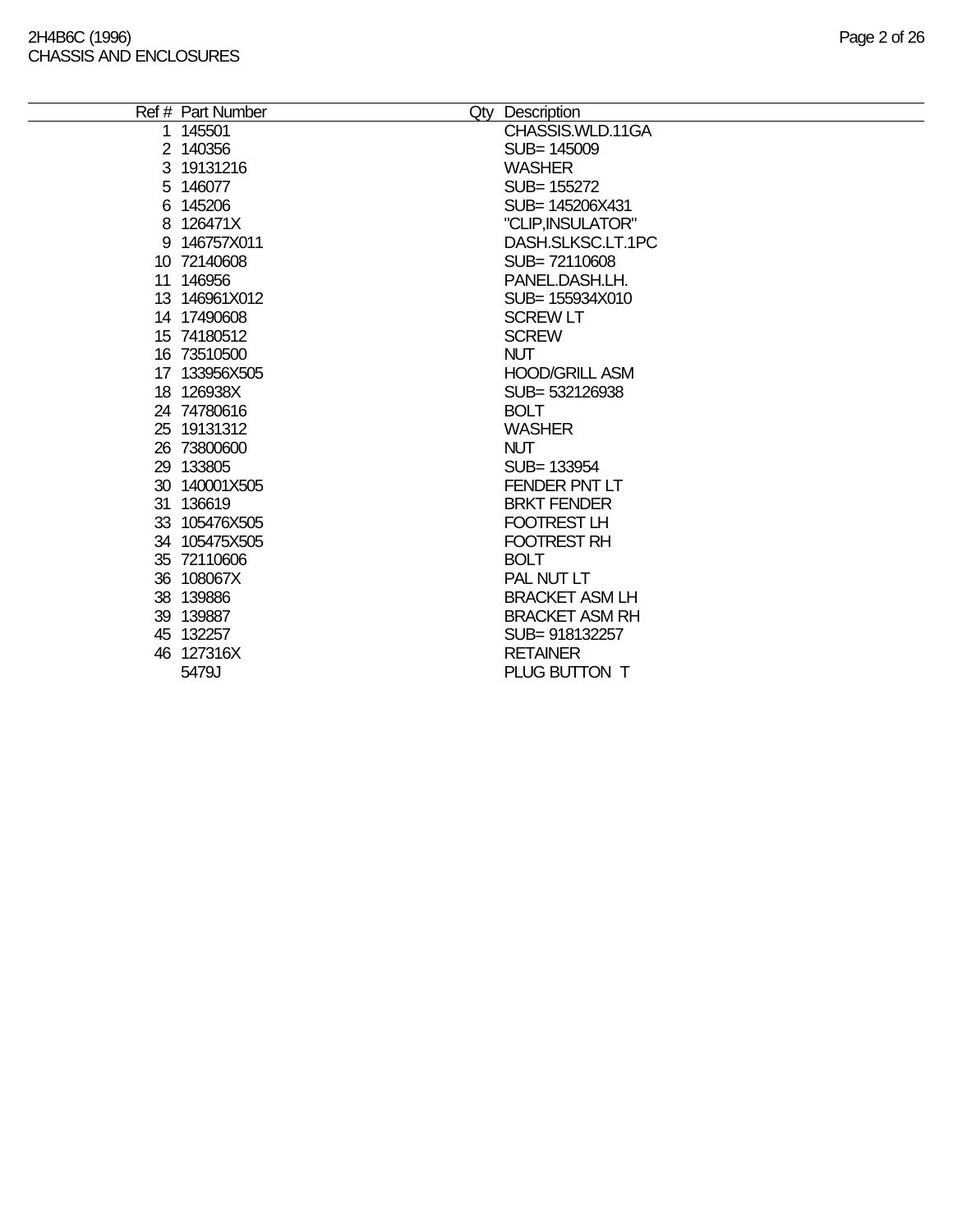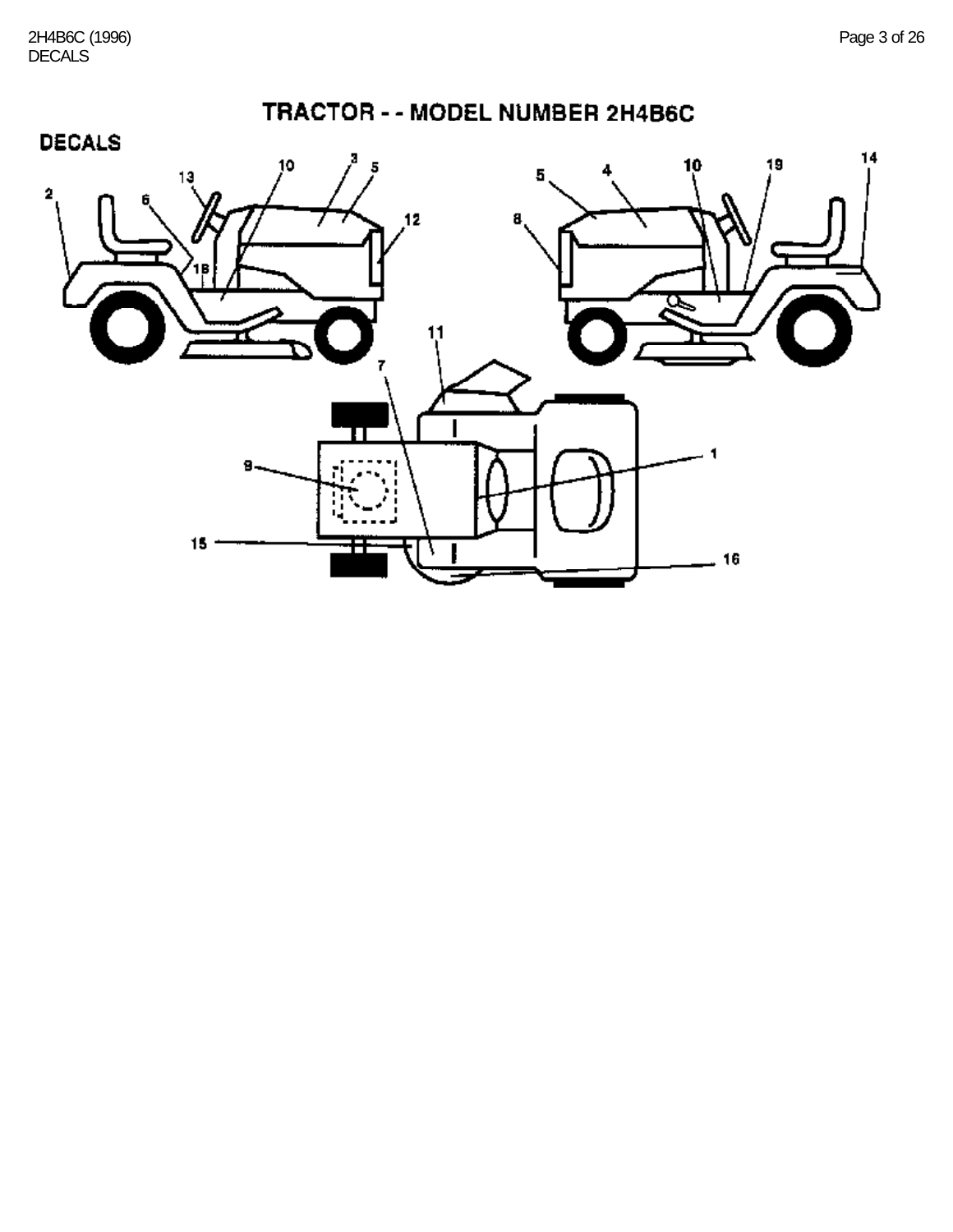| Ref # Part Number | Qty Description              |
|-------------------|------------------------------|
| 1 138956          | DECAL.DASH.INSTR.            |
| 2 132628          | <b>FENDER DECAL</b>          |
| 3 141745          | <b>DECAL HOOD RH RLY</b>     |
| 4 141746          | DECAL HOOD LH RLY            |
| 5 135866          | <b>NLA</b>                   |
| 6 133795          | <b>DECAL CAUTION</b>         |
| 7 101892X         | <b>DECAL T</b>               |
| 8 129823          | <b>NLA</b>                   |
| 9 272632          | <b>DECAL, HP ENGINE</b>      |
| 10 141801         | DECAL CHAS 42 HYD            |
| 11 137259         | "DECAL, WARNING"             |
| 12 132627         | <b>GRILL DECAL</b>           |
| 13 127075         | "DECAL, STR WHL"             |
| 14 14 64 51       | DECAL, BTRY, DANGER          |
| 15 136832         | <b>DECAL</b>                 |
| 16 135013         | <b>NLA</b>                   |
| 18 142337         | DECAL SADL HYDRO             |
| 19 140837         | <b>DECAL BRAK PARK</b>       |
| 138311            | <b>DECAL HANDLE LIFT</b>     |
| 142341            | <b>DECAL DRAWBAR LH</b>      |
| 145278            | MANUAL.OP.GENERIC            |
| 150690            | MANUAL.P.2H4B6C              |
| LBD <sub>48</sub> | <b>SNOW BLADE</b>            |
| LSB42             | <b>SNOW THROWER</b>          |
| C42               | <b>GRASS CATCHER</b>         |
| LC <sub>05</sub>  | WHEEL WTS.                   |
| LA018             | <b>TIRE CHAINS</b>           |
| <b>MK420</b>      | <b>MULCHING KIT W/BLADES</b> |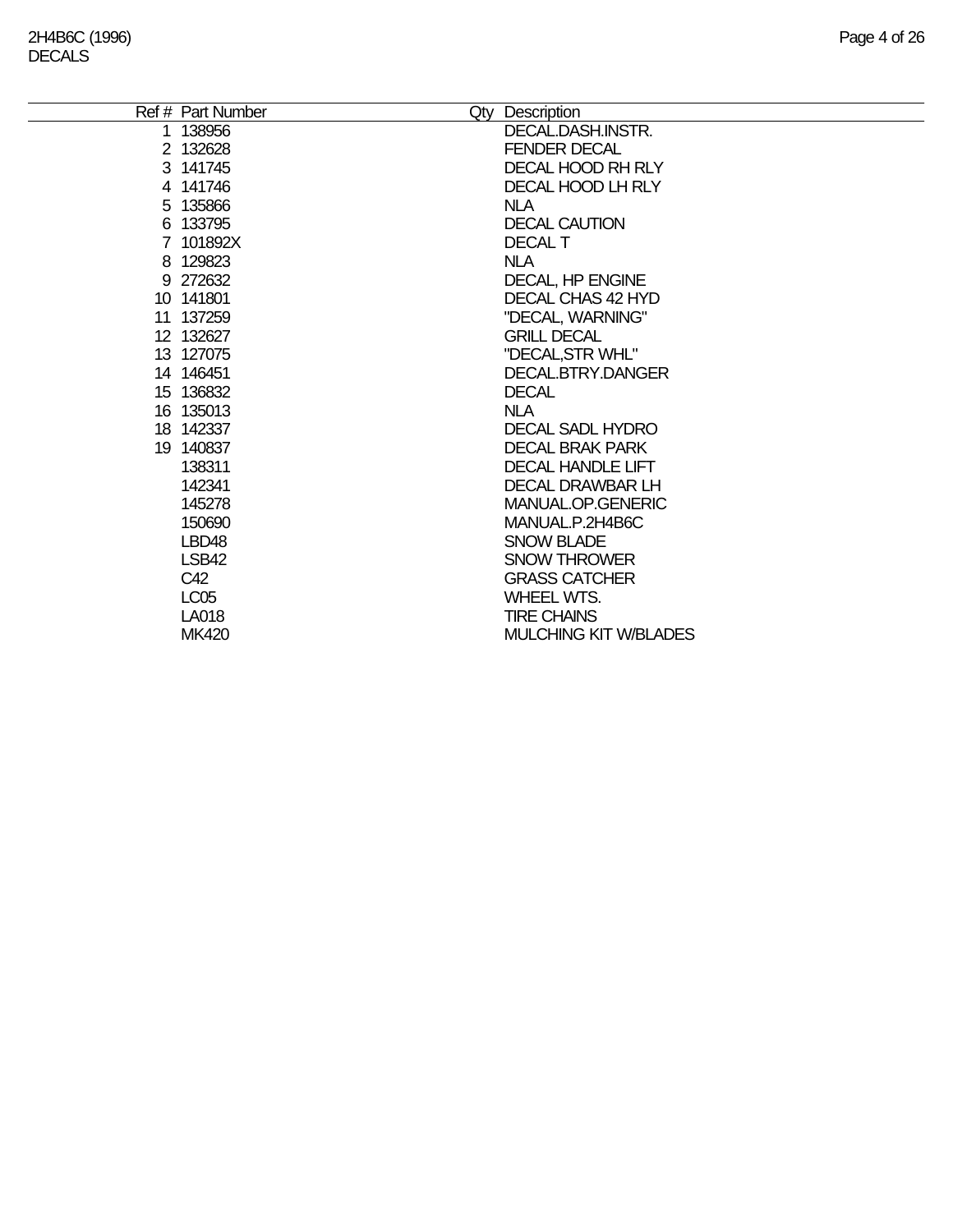#### **DRIVE**

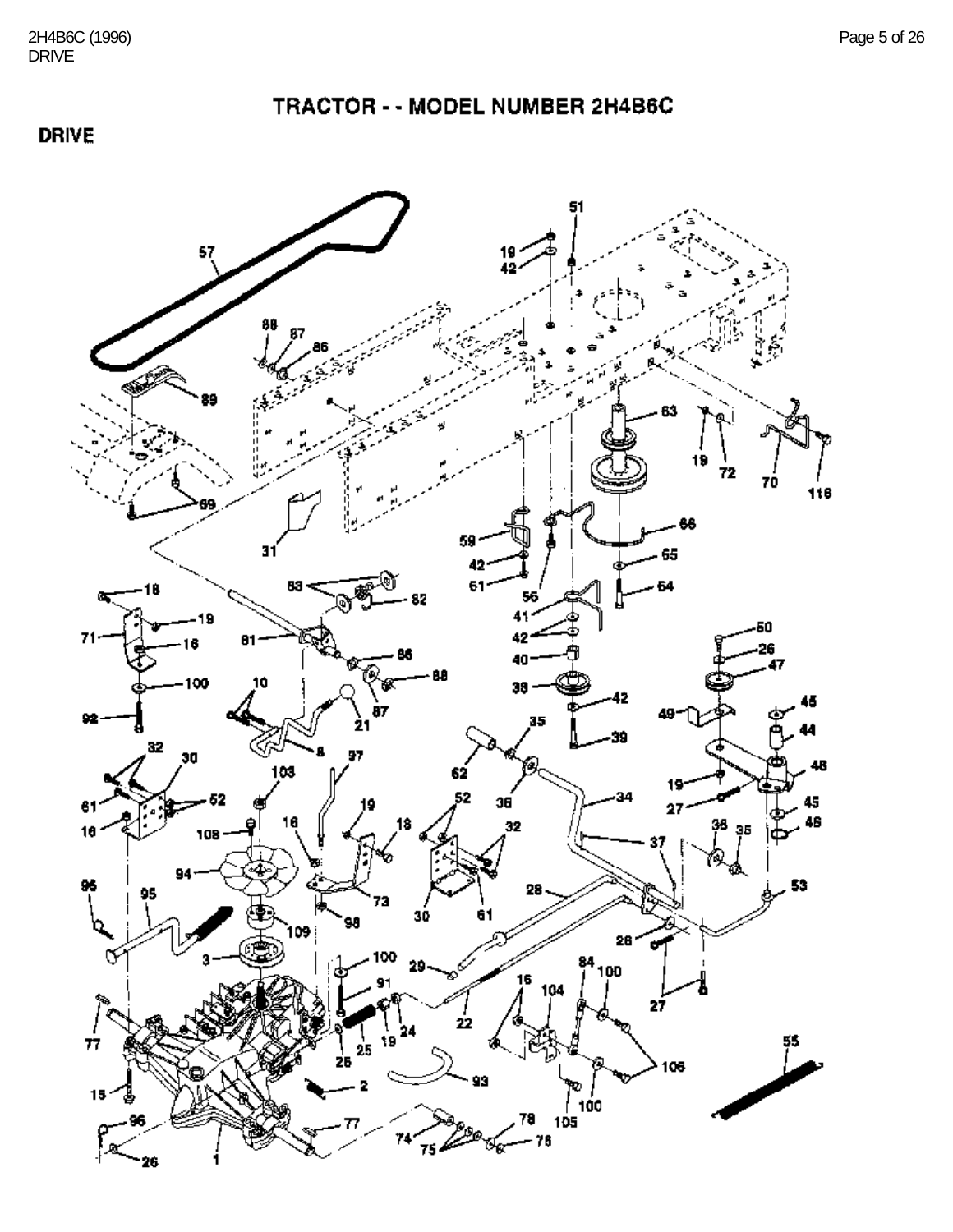| Ref # Part Number | Qty Description          |
|-------------------|--------------------------|
| 1 140607          | TRANSAXLE HYD 0319-0500  |
| 2 142431          | <b>SPRING RET BRAKE</b>  |
|                   |                          |
| 3 144698          | PULLEY.4.20.HYDRO        |
| 8 141003          | ROD SHIFT FEND LT        |
| 10 76020416       | PIN COTTER 1/8           |
| 15 74490544       | BOLT.HX.FLG.5/16         |
| 16 73800500       | <b>NUT</b>               |
|                   |                          |
| 18 74780616       | <b>BOLT</b>              |
| 19 73800600       | <b>NUT</b>               |
| 21 106933X        | KNOB T $(1/2$ -HOLE)     |
| 22 145627         | ROD.BRAKE.HYDRO.         |
| 24 73350600       | <b>NUT</b>               |
|                   |                          |
| 25 106888X        | SPRING ROD LT            |
| 26 19131316       | <b>WASHER</b>            |
| 27 76020412       | <b>COTTER PIN</b>        |
| 28 145204         | ROD.BRAKE.PARK.LT        |
| 29 71673          | PLUNGER CAP T            |
|                   |                          |
| 30 130807         | <b>TRANSAXLE MTG BKT</b> |
| 31 127275X        | "KEEPER, BELT LH T"      |
| 32 74760512       | <b>BOLT</b>              |
| 34 149001         | SHAFT.PEDAL.FOOT         |
| 35 120183X        | <b>NYLON BEARING</b>     |
|                   |                          |
| 36 19211616       | <b>WASHER LT</b>         |
| 37 1572H          | <b>SUB=2882J</b>         |
| 38 123674X        | PULLEY.IDLER.FLAT        |
| 39 74760644       | <b>BOLT</b>              |
| 40 4470J          | <b>SPACERT</b>           |
|                   |                          |
| 41 109070X        | <b>BELT KEEPER LT</b>    |
| 42 19131312       | <b>WASHER</b>            |
| 44 105706X        | "LY, BEARING"            |
| 45 110812X        | <b>WASHER LT</b>         |
| 46 12000039       | <b>KLIP RING</b>         |
|                   |                          |
| 47 127783         | SUB= 139245              |
| 48 123789X        | <b>ARM IDLER</b>         |
| 49 123205X        | <b>RETAIN BELT</b>       |
| 50 74760624       | SUB=74930624             |
| 51 73680600       | SUB=73690600             |
| 52 73680500       | SUB=73690500             |
|                   |                          |
| 53 105710X        | "LINK, CLUTCH T"         |
| 55 105709X        | "SPRING, RETURN LT"      |
| 56 74760620       | SUB=74780620             |
| 57 141416         | BELT-V.HYDR.84.61        |
| 59 140312         | <b>KEEPER BELT CNTSP</b> |
|                   |                          |
| 61 17490612       | <b>SCREW</b>             |
| 62 8883R          | PEDAL COVER T            |
| 63 140186         | PULLEY.ENGINE            |
| 64 71170764       | <b>BOLT</b>              |
| 65 10040700       | <b>LOCKWASHER</b>        |
| 66 129921         | KEEPER.BELT.ENG.L        |
|                   |                          |
| 69 142432         | <b>SCREW HEXWSH H-L</b>  |
| 70 134683         | <b>KEEPER BELT ENG</b>   |
| 71 141417         | STRAP.TORQ.LH.HYD        |
| 72 19132012       | <b>WASHER</b>            |
| 73 141418         | STRAP.TORQ.RH.HYD        |
|                   |                          |
| 74 121199X        | <b>SPACER SPLIT</b>      |
| 75 121749X        | <b>WASHER</b>            |
| 76 12000001       | <b>E-RING LT</b>         |
| 77 123583X        | <b>SQUARE KEY</b>        |
|                   |                          |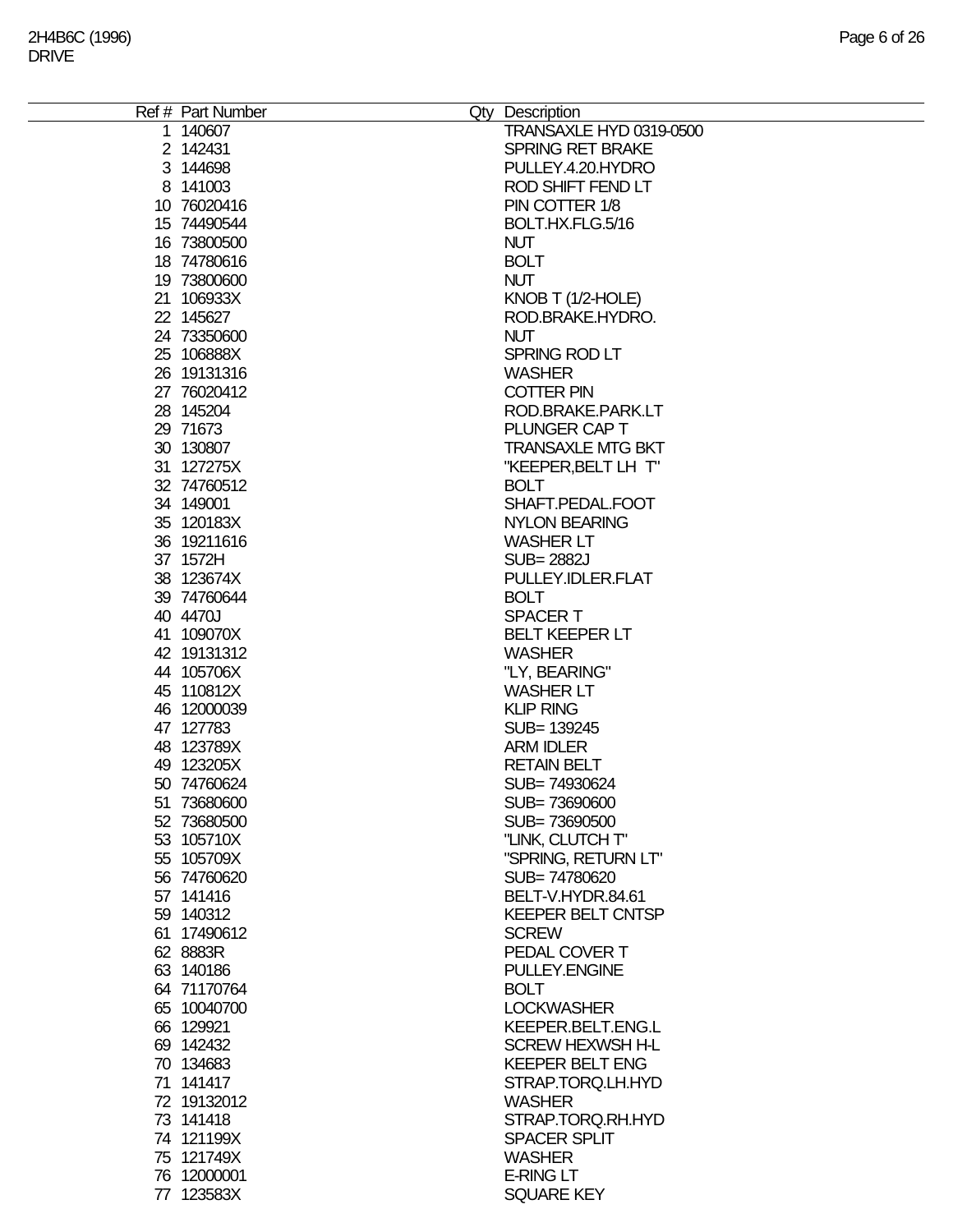÷,

| Ref # Part Number | Qty Description     |
|-------------------|---------------------|
| 78 121748X        | <b>WASHER</b>       |
| 81 141420         | SHAFT.CROSS.HYD     |
| 82 123782X        | "SPRING, TORSION"   |
| 83 19171216       | <b>WASHER</b>       |
| 84 141423         | ROD.TIE.BALL.HYD.   |
| 86 71208          | <b>BUSHING</b>      |
| 87 19212016       | <b>WASHER D</b>     |
| 88 12000008       | <b>KLIP RING</b>    |
| 89 151147         | SUB= 164893         |
| 91 74780536       | <b>NLA</b>          |
| 92 74780524       | <b>HEX BOLT</b>     |
| 93 142564         | "LINE FUEL HYD 4""" |
| 94 140462         | "FAN 7"" HYDRO"     |
| 95 4497H          | <b>RETAINER M</b>   |
| 97 144201         | KEEPER.BELT.RH.HY   |
| 98 73510600       | <b>NUT</b>          |
| 100 19111216      | <b>WASHER M</b>     |
| 103 73940800      | SUB=73360800        |
| 104 141421        | ARM.CONTROL.PUMP    |
| 105 71070516      | SCREW CAP 5/16-18   |
| 106 74780520      | <b>BOLT</b>         |
| 108 17541026      | SCREW.HXHD.10-20    |
| 109 145098        | ADAPTOR.FAN.HYDRO   |
| 116 72110610      | BOLT RDHD 3/8-16    |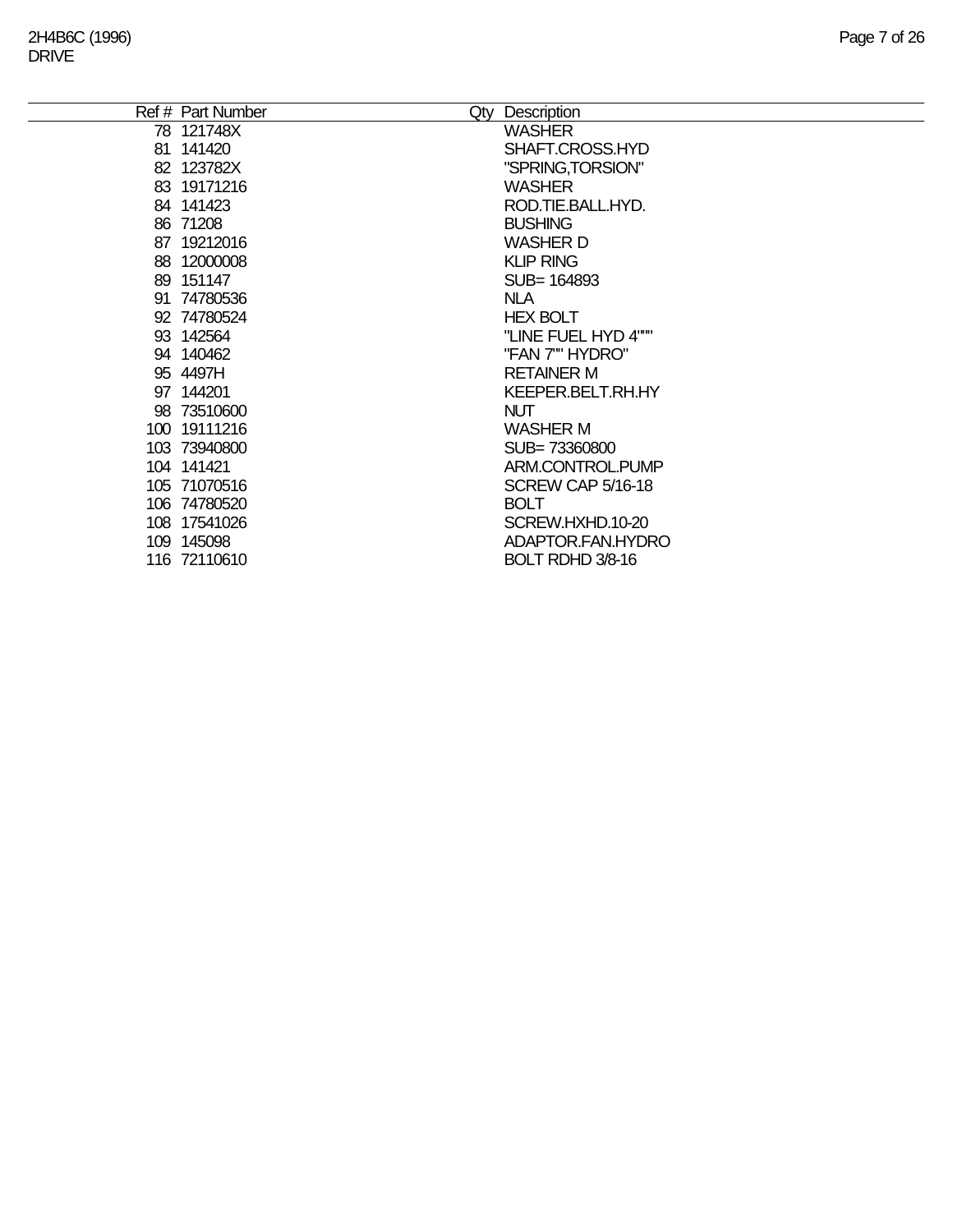#### **ELECTRICAL**

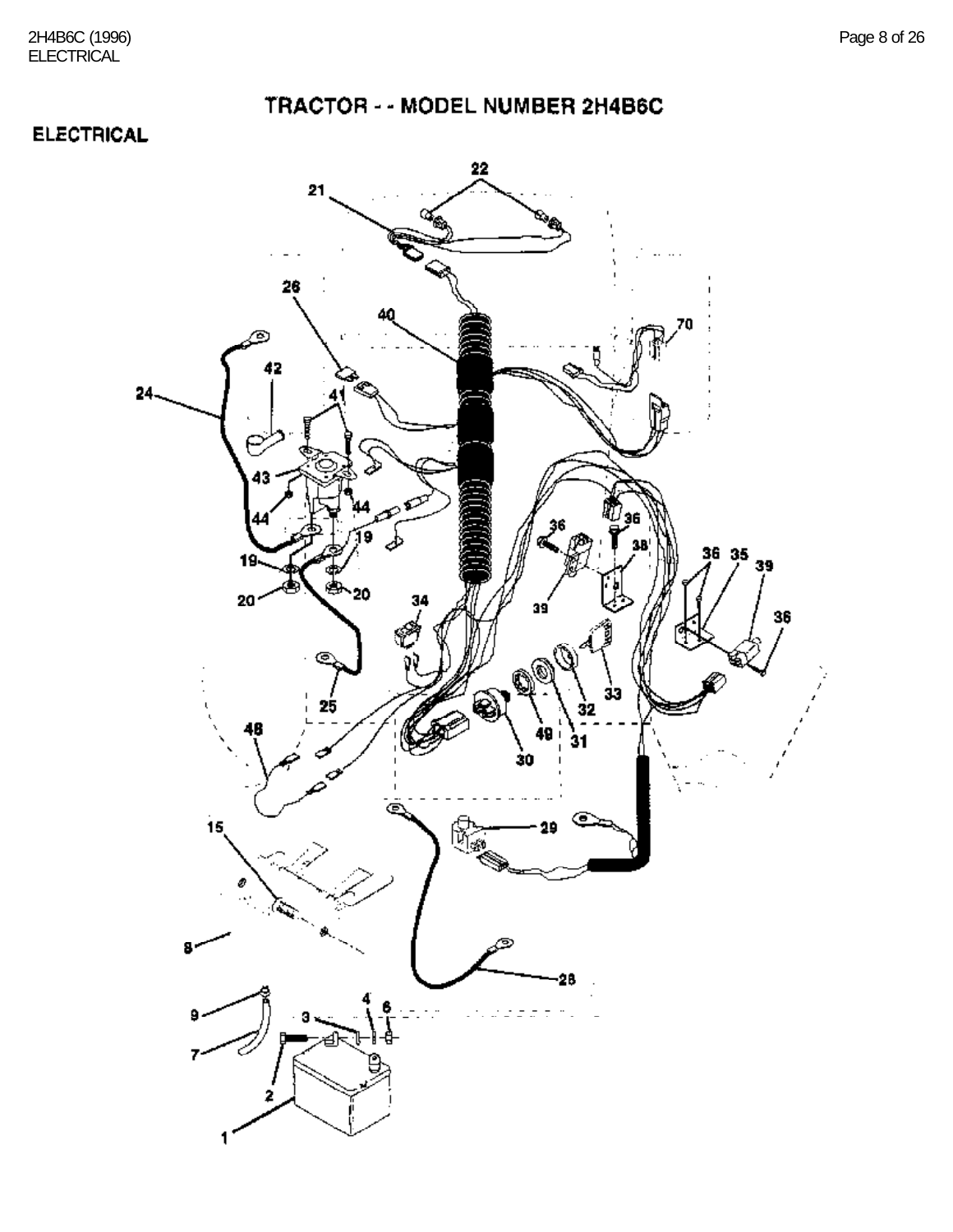| Ref # Part Number | Qty Description          |
|-------------------|--------------------------|
| 1 146139          | SUB= 123899X             |
| 2 74760412        | <b>BOLT LT</b>           |
| 3 19091016        | <b>WASHER</b>            |
| 4 10040400        | <b>LOCKWASHER</b>        |
| 6 73220400        | SUB= 50675               |
| 7 109238X         | <b>TUBE T</b>            |
| 8 144940          | SUB= 156417              |
| 9 109596X         | <b>HOSE CLAMP T</b>      |
| 15 147688         | <b>FASTNER.SNAP-IN</b>   |
| 19 10090400       | SUB= 10040400            |
| 20 73350400       | <b>NUT</b>               |
| 21 136850         | "HARNESS, LIGHT SOC"     |
| 22 4152J          | <b>HEADLAMP BULB</b>     |
| 24 4799J          | "CABLE T, BATTERY"       |
| 25 146147         | CABLE.BTRY.6GA.RD        |
| 26 108824X        | <b>FUSE HYT</b>          |
| 28 4207J          | CABLE T                  |
| 29 121305X        | <b>SWITCH SEAT</b>       |
| 30 144921         | SUB= 163088              |
| 31 140400         | SUB= 145774              |
| 32 141226         | <b>COVER KEY SWITCH</b>  |
| 33 140401         | <b>KEY MLD GEN DELTA</b> |
| 34 110712X        | SWITCH LT                |
| 35 108236X        | <b>BRACKET LT</b>        |
| 36 17021008       | <b>SCREW</b>             |
| 38 140336         | <b>BRACKET SWITCH IN</b> |
| 39 109553X        | SWITCH INTERLOCKT        |
| 40 146057         | HARNESS.IGN.DASH.        |
| 41 71110408       | <b>BOLT HXHD FIN</b>     |
| 42 131563         | SUB= 154336              |
| 43 145673         | SUB= 146154              |
| 44 73640400       | NUT HXKEP 1/4X20         |
| 48 140844         | <b>ADAPTER AMMETER</b>   |
| 49 11151000       | <b>LOCKWASHER</b>        |
| 70 140413         | <b>HARNESS ENG DUAL</b>  |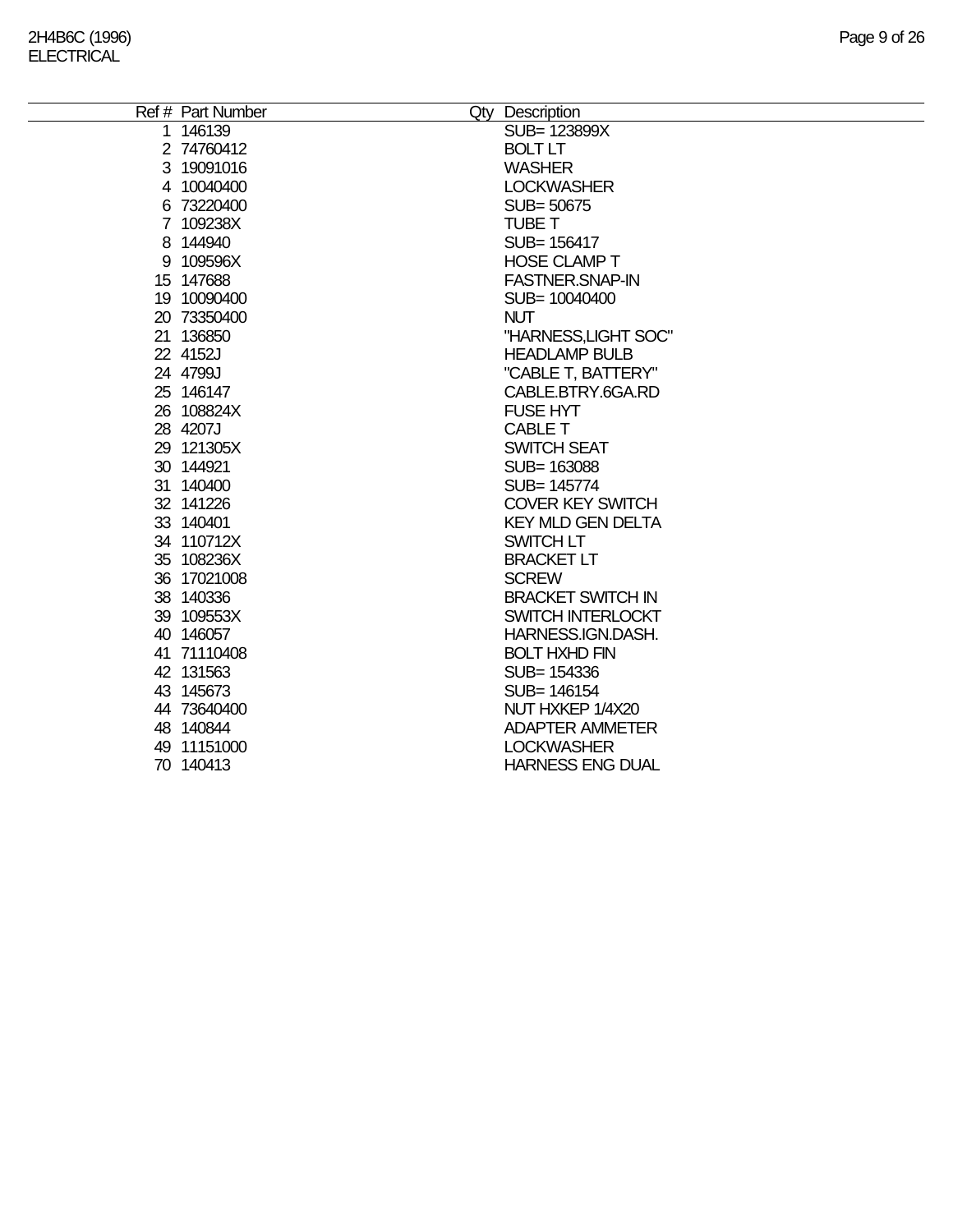TRACTOR - - MODEL NUMBER 2H4B6C

**ENGINE** 

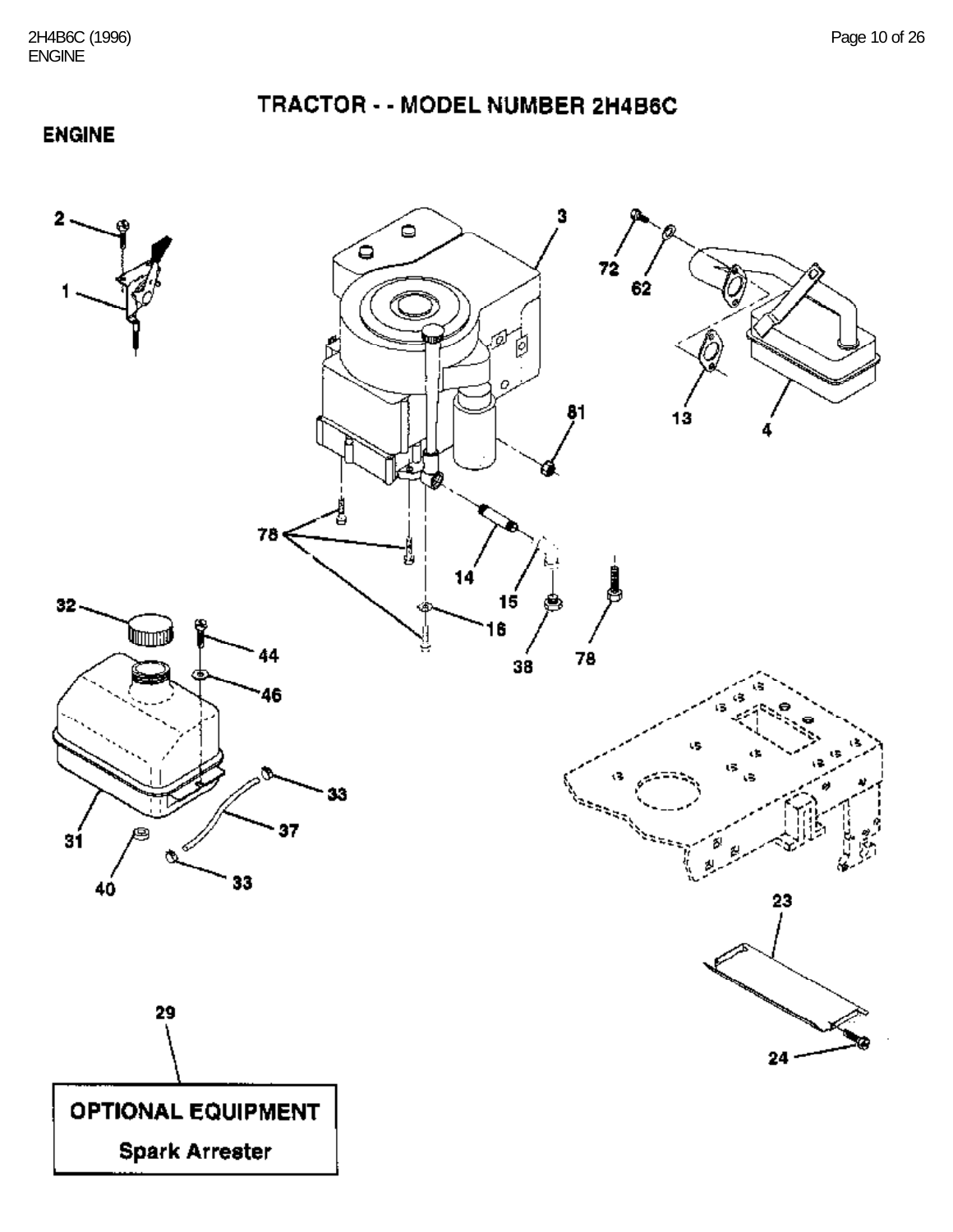|    | Ref # Part Number | Qty | Description                           |
|----|-------------------|-----|---------------------------------------|
|    | 1 132771          |     | <b>THROTTLE CONTROL</b>               |
|    | 2 17720410        |     | <b>SCREW LT</b>                       |
| 3  |                   |     | <b>REFER TO IMAGE</b>                 |
|    | 4 137348          |     | <b>MUFFLER</b>                        |
|    | 13 272293         |     | <b>GASKET ENG 1 313 LD TIN PLATED</b> |
|    | 14 13280324       |     | PIPE NIPPLE                           |
|    | 15 13200300       |     | <b>ELBOW</b>                          |
|    | 16 11050600       |     | <b>LOCKWASHER</b>                     |
|    | 23 128953         |     | <b>HEAT SHIELD</b>                    |
|    | 24 17021008       |     | <b>SCREW</b>                          |
|    | 29 137180         |     | SUB= 532137180                        |
|    | 31 109202X        |     | TANK.FUEL.LT.                         |
|    | 32 140527         |     | <b>CAP ASM FUEL</b>                   |
|    | 33 123487X        |     | <b>HOSE CLAMP</b>                     |
|    | 37 137040         |     | <b>LINE FUEL</b>                      |
| 38 |                   |     | <b>REFER TO IMAGE</b>                 |
|    | 40 124028X        |     | SUB= 532124028                        |
|    | 44 17490412       |     | <b>SCREW HEX CRT</b>                  |
|    | 46 19091416       |     | <b>WASHER</b>                         |
|    | 62 10040500       |     | <b>LOCKWASHER</b>                     |
|    | 72 71070512       |     | <b>SCREW</b>                          |
|    | 78 17490620       |     | <b>SCREW</b>                          |
|    | 81 128861         |     | <b>NUT</b>                            |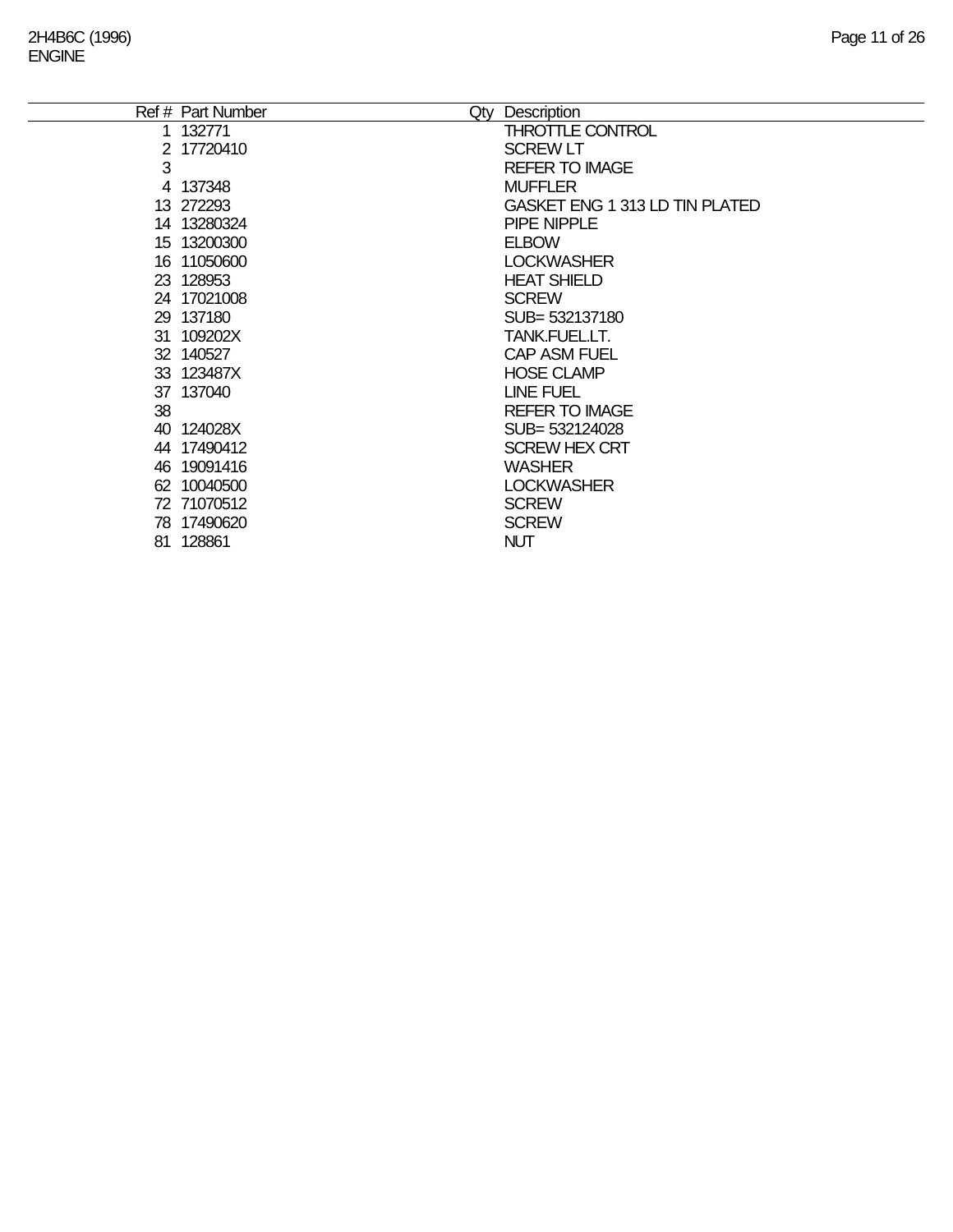### **MOWER DECK**

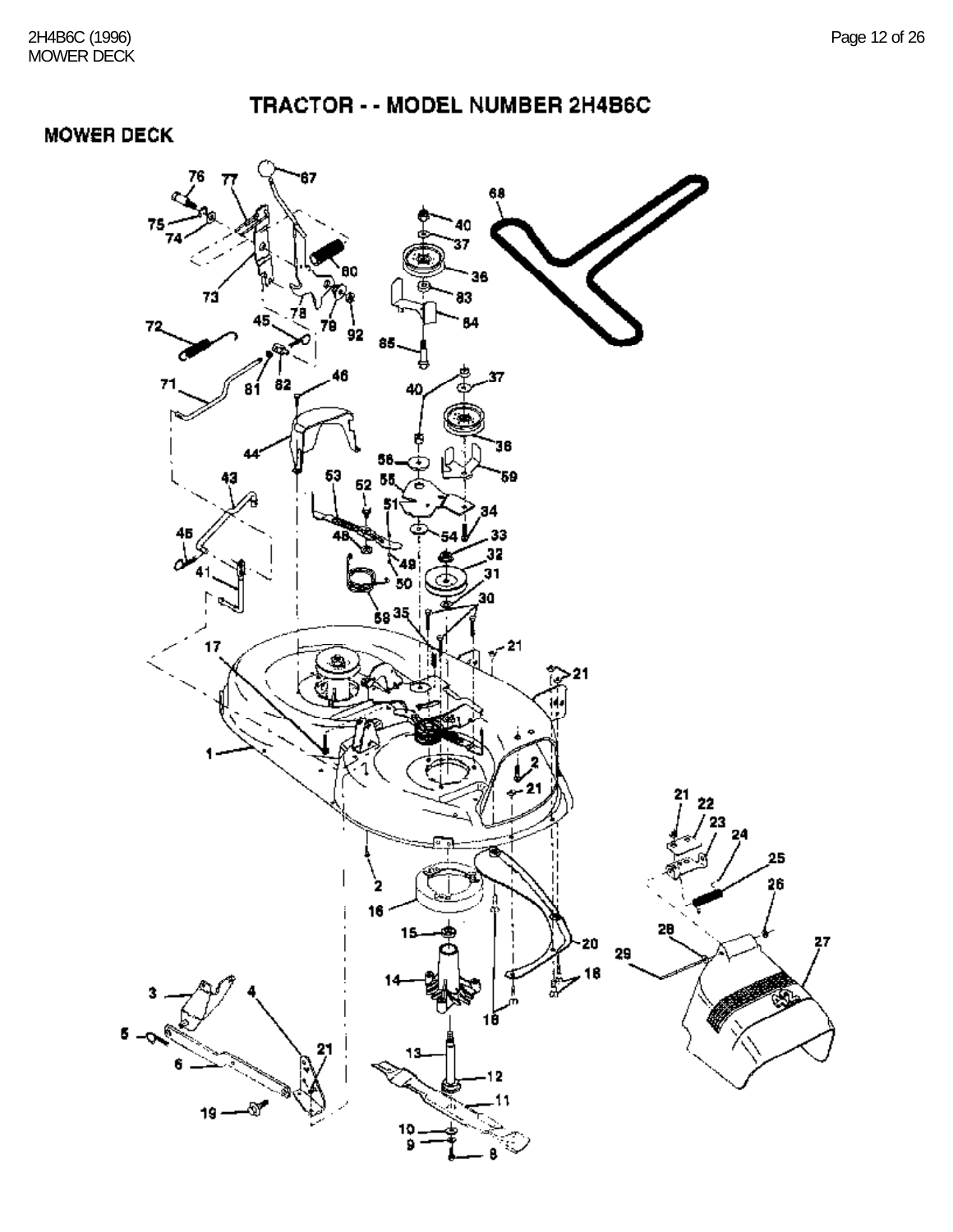| Ref # Part Number | Qty Description          |
|-------------------|--------------------------|
| 1 144393          | DECK.WELD.42.            |
| 52 72140506       | <b>BOLT</b>              |
| 3 138017          | <b>BRKT ASM SWAY BAR</b> |
|                   |                          |
| 4 138440          | <b>BRKT DECK SW BAR</b>  |
| 5 4939M           | SUB=85902                |
| 6 130832          | SUB= 130833              |
| 8 850857          | <b>BLADE BOLT</b>        |
| 9 10030600        | SUB= 10040600            |
|                   |                          |
| 10 140296         | WASHER.HARD.BLADE        |
| 11 138498         | "BLADE.42"" HIPERF"      |
| 12 129895         | <b>BEARING.BALL</b>      |
| 13 137645         | SUB= 137646              |
| 14 128774         | <b>HSG ASM MANDREL</b>   |
|                   |                          |
| 15 110485X        | <b>BEARING</b>           |
| 16 140329         | <b>STRIPPER RND MWR</b>  |
| 17 72110610       | BOLT RDHD 3/8-16         |
| 18 72140505       | <b>BOLT</b>              |
| 19 132827         | <b>BOLT SHD 5/16-18</b>  |
| 20 136888         | SUB=918136888            |
|                   |                          |
| 21 73680500       | SUB=73690500             |
| 22 134753         | STIFFENER BRKT           |
| 23 131267         | <b>DEFLECTOR BRKT</b>    |
| 24 105304X        | CAP-SLEEVE LT            |
| 25 123713X        | <b>SPRING TORSION</b>    |
|                   | <b>NUT PUSH M</b>        |
| 26 110452X        |                          |
| 27 130968         | DEFLECTOR.SHIELD         |
| 28 19111016       | <b>WASHER</b>            |
| 29 131491         | <b>HINGE ROD</b>         |
| 30 138776         | SUB= 157722              |
| 31 129963         | <b>WASHER</b>            |
|                   |                          |
| 32 153535         | PULLEY.MANDREL.42        |
| 33 137266         | SUB= 139729              |
| 34 72110614       | <b>BOLT</b>              |
| 35 133835         | <b>XMAS TREE FASTNER</b> |
| 36 131494         | <b>FLAT IDLER PULLEY</b> |
| 37 19131316       | <b>WASHER</b>            |
|                   |                          |
| 40 73680600       | SUB=73690600             |
| 41 133551         | PIVOT ROD                |
| 43 140083         | ROD CLUTCH W/NIBS        |
| 44 140088         | <b>GUARD MAND LH BLK</b> |
| 45 4497H          | <b>RETAINER M</b>        |
| 46 137729         | SCREW.1/4-20X5/8         |
|                   |                          |
| 48 133944         | <b>HARD SMALL WASHER</b> |
| 49 133940         | SUB= 151785              |
| 50 131340         | SHOULDER BOLT            |
| 51 69180          | <b>LOCKNUT</b>           |
| 52 139888         | BOLT.SHLD.5/16-18        |
| 53 131845         | <b>BRAKE PAD ARM ASM</b> |
|                   |                          |
| 54 133943         | <b>HARDENED WASHER</b>   |
| 55 140084         | SUB= 151785              |
| 56 122052X        | <b>SPACER RETAINER</b>   |
| 58 140086         | <b>SPRING TORSN BRAK</b> |
| 59 141043         | <b>GUARD IDLER TUV</b>   |
|                   |                          |
| 67 106932X        | KNOB T(3/8 HOLE)         |
| 68 144200         | BELT.V.T-PATH            |
| 71 142427         | ROD CLUTCH 38/42         |
| 72 131870         | <b>RETURN SPRING</b>     |
| 73 127847         | <b>CLUTCH ARM SECOND</b> |
|                   |                          |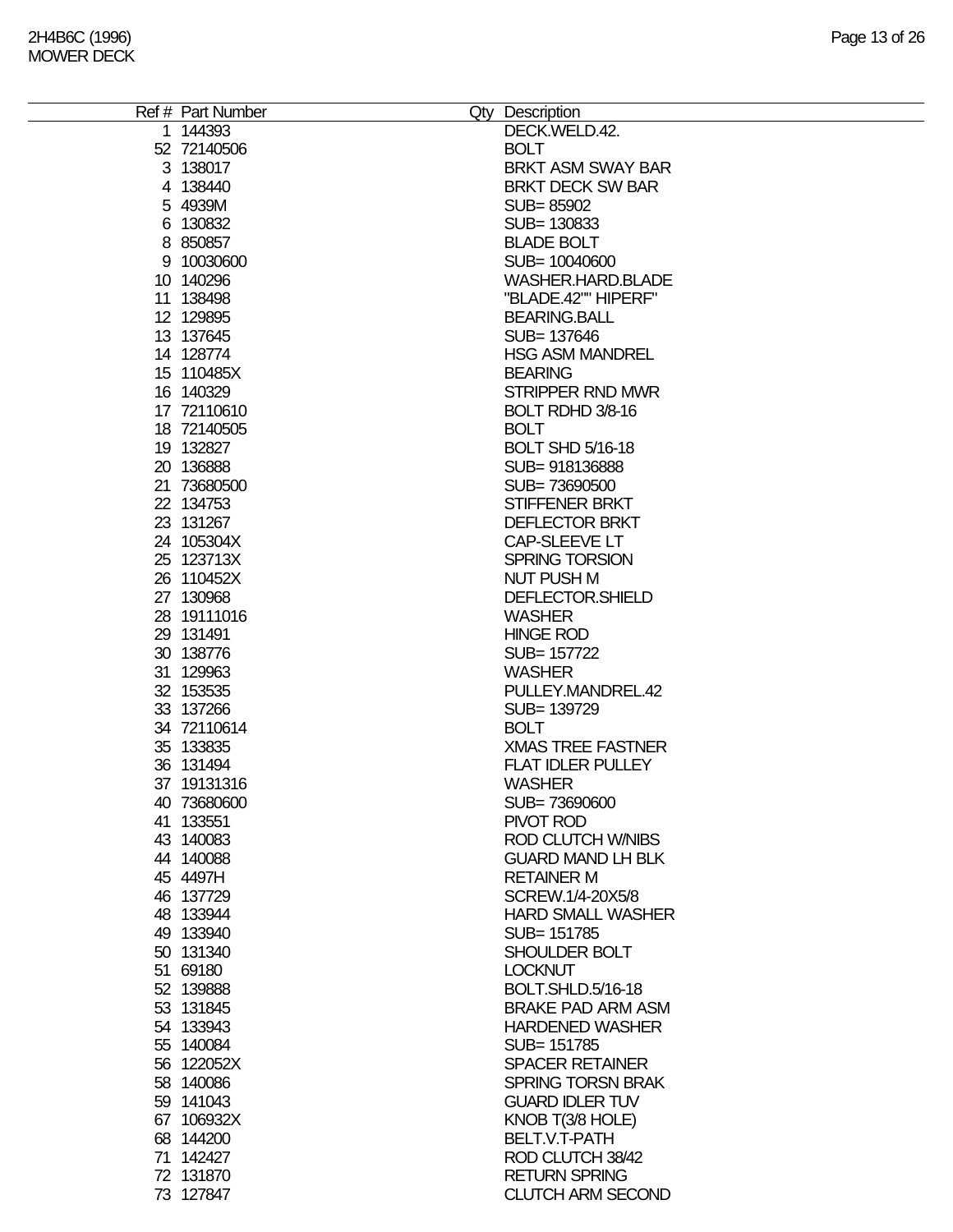| Ref # Part Number | Description<br>Qty   |
|-------------------|----------------------|
| 74 121748X        | <b>WASHER</b>        |
| 75 12000029       | <b>RING</b>          |
| 76 128903         | SHOULDER BOLT        |
| 77 127845         | <b>SPRING KEEPER</b> |
| 78 140334         | SUB= 154810          |
| 78 127498         | <b>BUSHING</b>       |
| 80 128759         | SUB=918128759        |
| 81 73350600       | <b>NUT</b>           |
| 82 142028         | <b>TRUNION ADJ</b>   |
| 83 120958X        | <b>WASHER</b>        |
| 84 144394         | SUB= 156084          |
| 85 72140618       | BOLT RDHD 3/8-16     |
| 92 73800600       | <b>NUT</b>           |
| 130794            | <b>MANDREL ASM</b>   |
| 144783            | SUB= 164962          |
|                   |                      |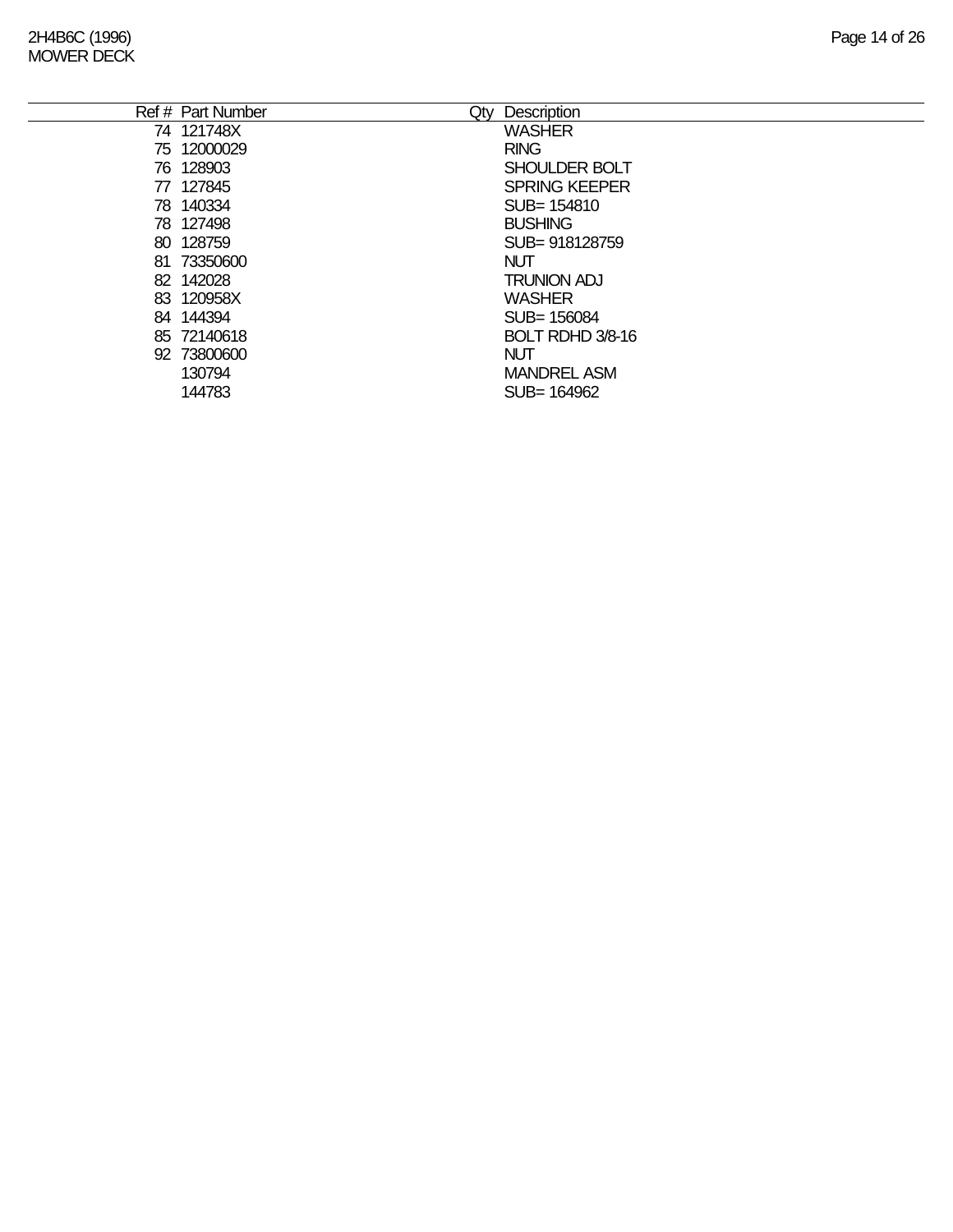#### **MOWER LIFT**

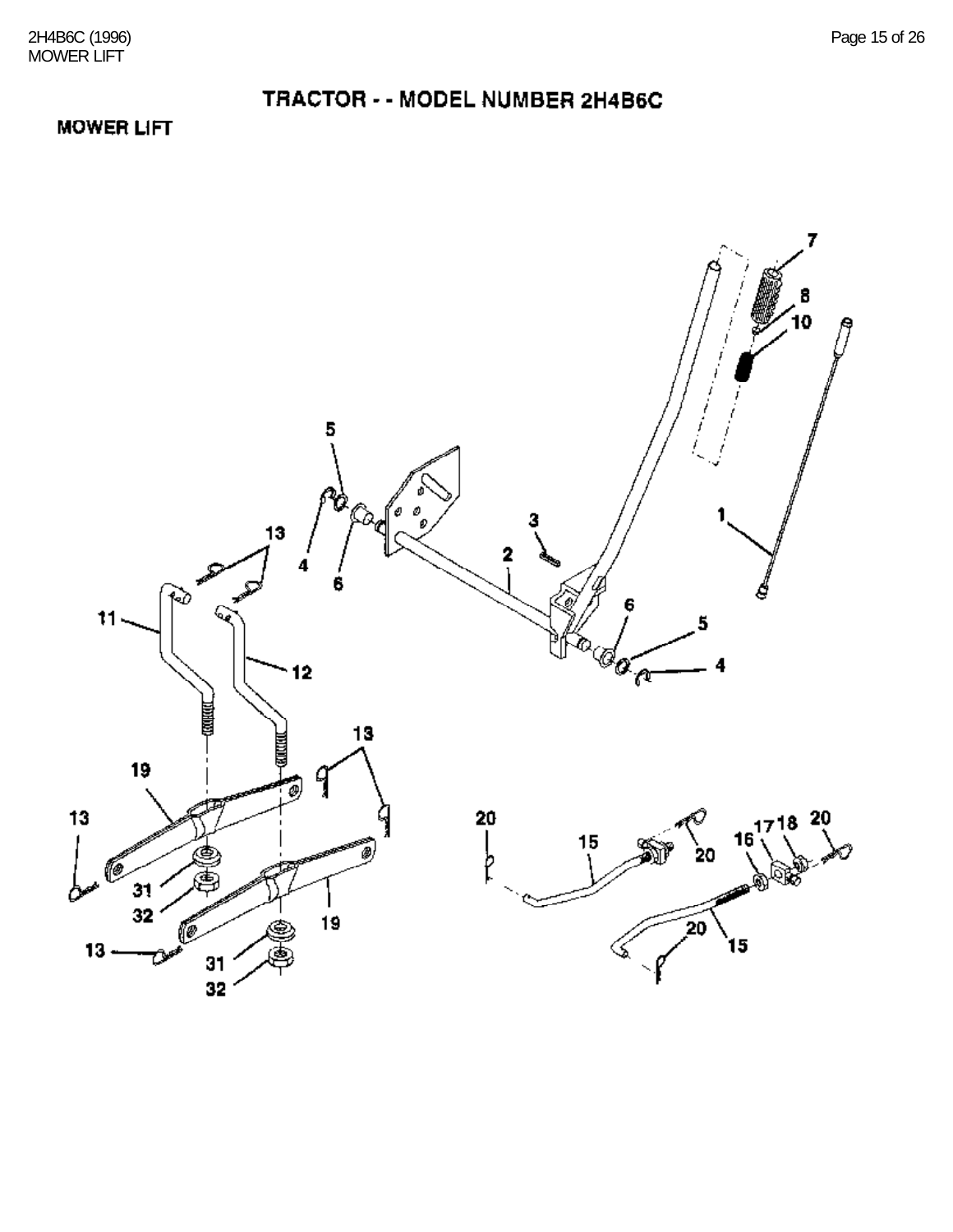|    | Ref # Part Number<br>Qty | Description             |
|----|--------------------------|-------------------------|
|    | 136973                   | <b>WIRE ASM</b>         |
|    | 2 122507X                | SUB= 145117             |
|    | 3 105767X                | PIN-GROOVE LT           |
|    | 4 12000002               | <b>SUB=2225J</b>        |
|    | 5 19211621               | <b>WASHER</b>           |
|    | 6 120183X                | <b>NYLON BEARING</b>    |
|    | 7 109413X                | <b>GRIP</b>             |
|    | 8 124526X                | SUB= 125925X            |
|    | 10 122512X               | SUB= 532122512          |
| 11 | 139865                   | SUB= 918139865          |
|    | 12 139866                | SUB= 151140             |
|    | 13 4939M                 | SUB=85902               |
|    | 15 127218                | <b>LINK.FRONT</b>       |
|    | 16 73350800              | <b>NUT</b>              |
|    | 17 130171                | <b>TRUNION</b>          |
|    | 18 73800800              | NUT.LK.W/WSH.1/2.       |
|    | 19 139868                | ARM SUSP REAR           |
|    | 20 3146R                 | <b>RETAINER, SPRING</b> |
|    | 31 140302                | <b>BEARING PVT LH</b>   |
|    | 32 73540600              | NUT.CROWNLOCK.3/8       |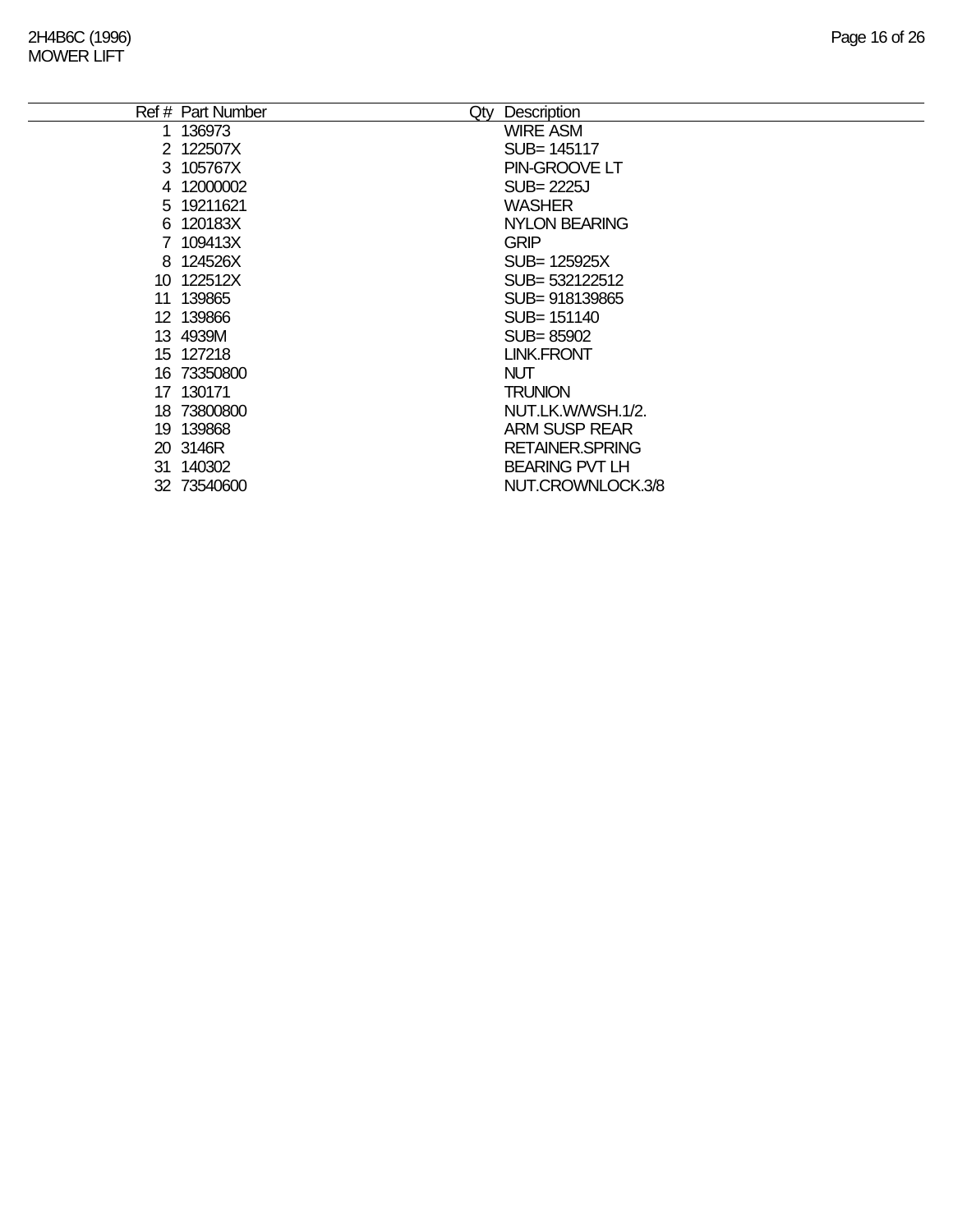#### **SCHEMATIC**

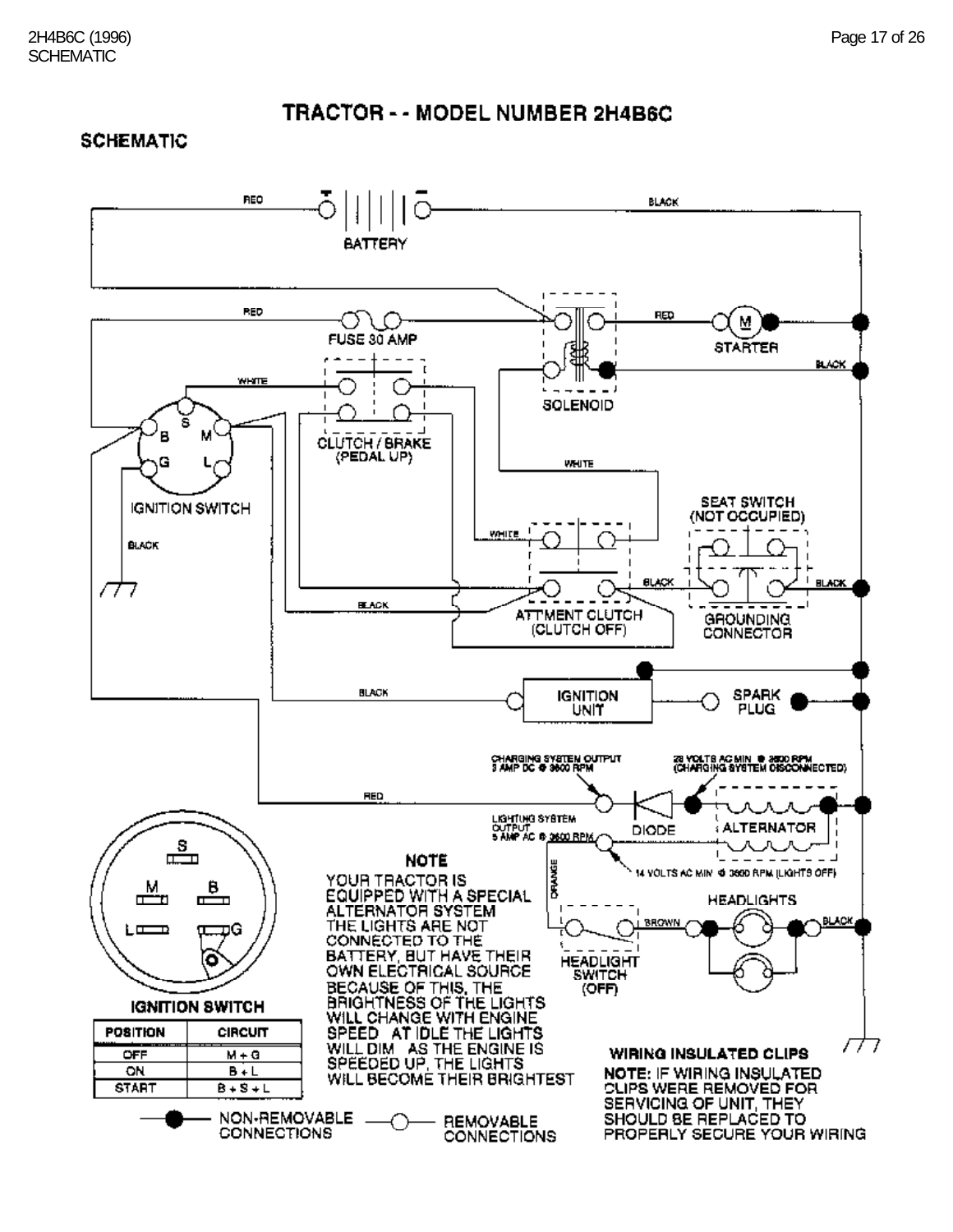| Ref # Part Number<br>Qty Description  |  |
|---------------------------------------|--|
| SUB= 123899X<br>1 146139              |  |
| <b>BOLT LT</b><br>2 74760412          |  |
| 3 19091016<br><b>WASHER</b>           |  |
| 4 10040400<br><b>LOCKWASHER</b>       |  |
| 6 73220400<br>SUB= 50675              |  |
| <b>TUBE T</b><br>7 109238X            |  |
| 8 144940<br>SUB= 156417               |  |
| <b>HOSE CLAMP T</b><br>9 109596X      |  |
| 15 147688<br><b>FASTNER.SNAP-IN</b>   |  |
| 19 10090400<br>SUB= 10040400          |  |
| 20 73350400<br><b>NUT</b>             |  |
| 21 136850<br>"HARNESS, LIGHT SOC"     |  |
| 22 4152J<br><b>HEADLAMP BULB</b>      |  |
| 24 4799J<br>"CABLE T, BATTERY"        |  |
| 25 146147<br>CABLE.BTRY.6GA.RD        |  |
| 26 108824X<br><b>FUSE HYT</b>         |  |
| 28 4207J<br><b>CABLE T</b>            |  |
| 29 121305X<br><b>SWITCH SEAT</b>      |  |
| 30 144921<br>SUB= 163088              |  |
| 31 140400<br>SUB= 145774              |  |
| 32 141226<br><b>COVER KEY SWITCH</b>  |  |
| <b>KEY MLD GEN DELTA</b><br>33 140401 |  |
| 34 110712X<br>SWITCH LT               |  |
| <b>BRACKET LT</b><br>35 108236X       |  |
| 36 17021008<br><b>SCREW</b>           |  |
| <b>BRACKET SWITCH IN</b><br>38 140336 |  |
| SWITCH INTERLOCKT<br>39 109553X       |  |
| 40 146057<br>HARNESS.IGN.DASH.        |  |
| <b>BOLT HXHD FIN</b><br>41 71110408   |  |
| 42 131563<br>SUB= 154336              |  |
| 43 145673<br>SUB= 146154              |  |
| NUT HXKEP 1/4X20<br>44 73640400       |  |
| 48 140844<br><b>ADAPTER AMMETER</b>   |  |
| <b>LOCKWASHER</b><br>49 11151000      |  |
| <b>HARNESS ENG DUAL</b><br>70 140413  |  |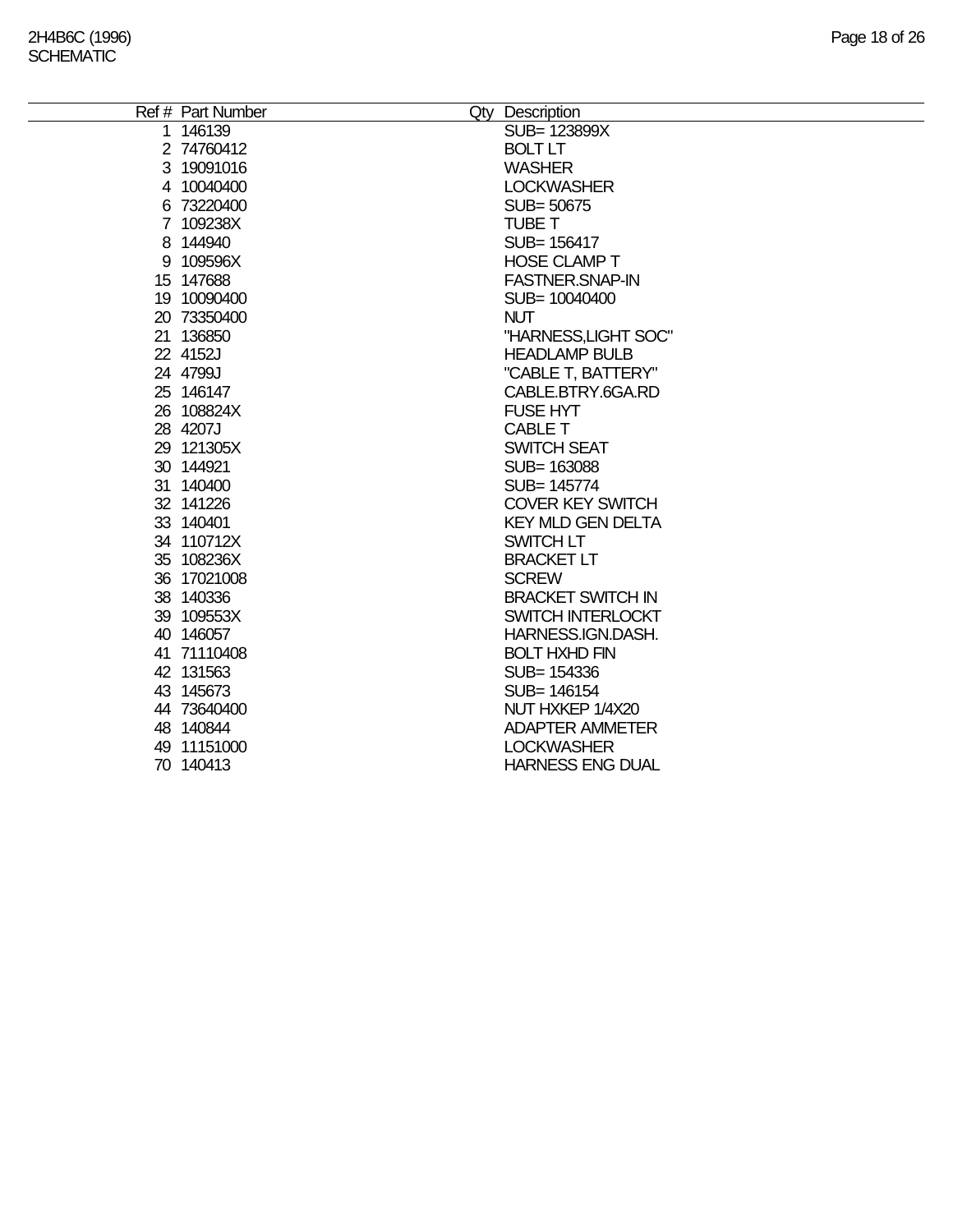**SEAT** 



All component dimensions given in U.S. inches 1 inch = 25.4 mm NOTE: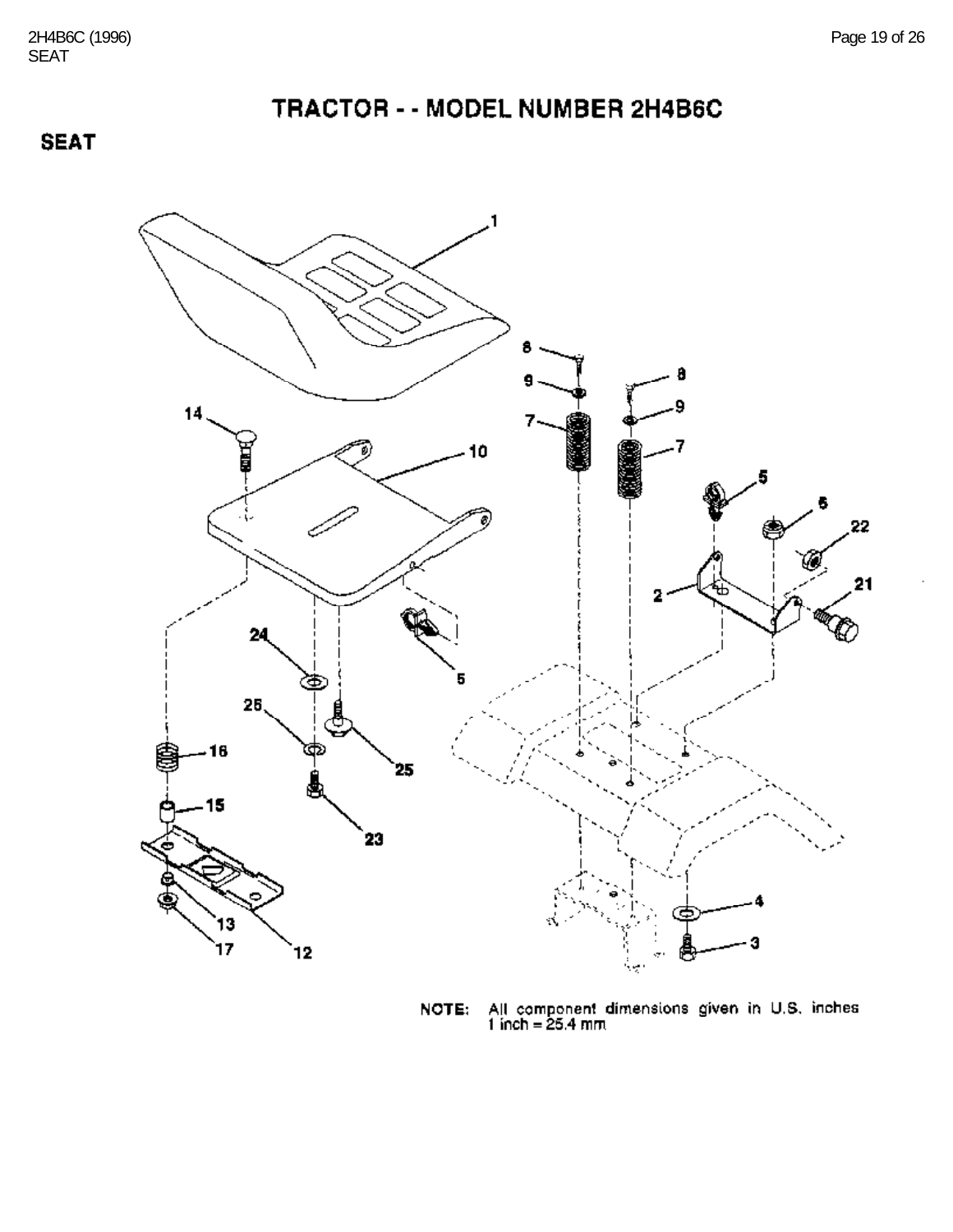| Ref # Part Number | Description<br>Qty       |
|-------------------|--------------------------|
| 1 127428          | SUB= 140119              |
| 2 140551          | <b>BRACKET PVT SEAT</b>  |
| 3 74760616        | <b>BOLT</b>              |
| 4 19131610        | <b>WASHER PM</b>         |
| 5 145006          | <b>CLIP.PUSH-IN.HING</b> |
| 6 73800600        | <b>NUT</b>               |
| 7 124181X         | <b>SPRING COMPRESSIO</b> |
| 8 17490616        | SCREW GTV                |
| 9 19131614        | <b>WASHER</b>            |
| 10 140552         | SUB= 155925              |
| 12 121246X        | <b>BRKT SWITCH</b>       |
| 13 121248X        | <b>BUSHING</b>           |
| 14 72050411       | SUB=872050411            |
| 15 134300         | <b>SPLIT SPACER</b>      |
| 16 121250X        | <b>SPRING</b>            |
| 17 123976X        | SUB=73900400             |
| 21 153236         | "BOLT, SHOULDER"         |
| 22 73800500       | <b>NUT</b>               |
| 23 74780814       | <b>BOLT</b>              |
| 24 19171912       | <b>WASHER</b>            |
| 25 127018X        | "BOLT, SHOULDER"         |
| 26 10040800       | <b>LOCKWASHER</b>        |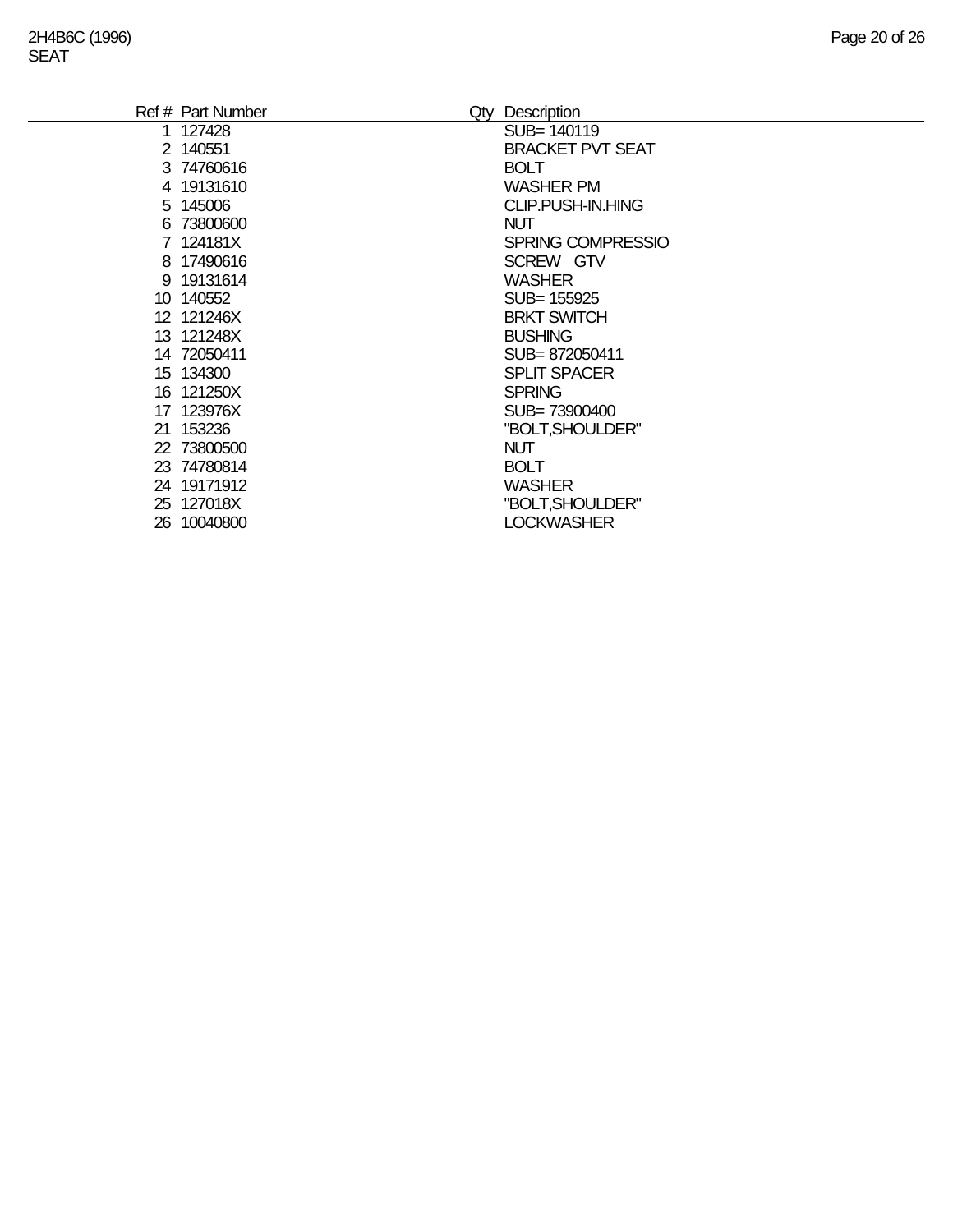#### STEERING WHEEL

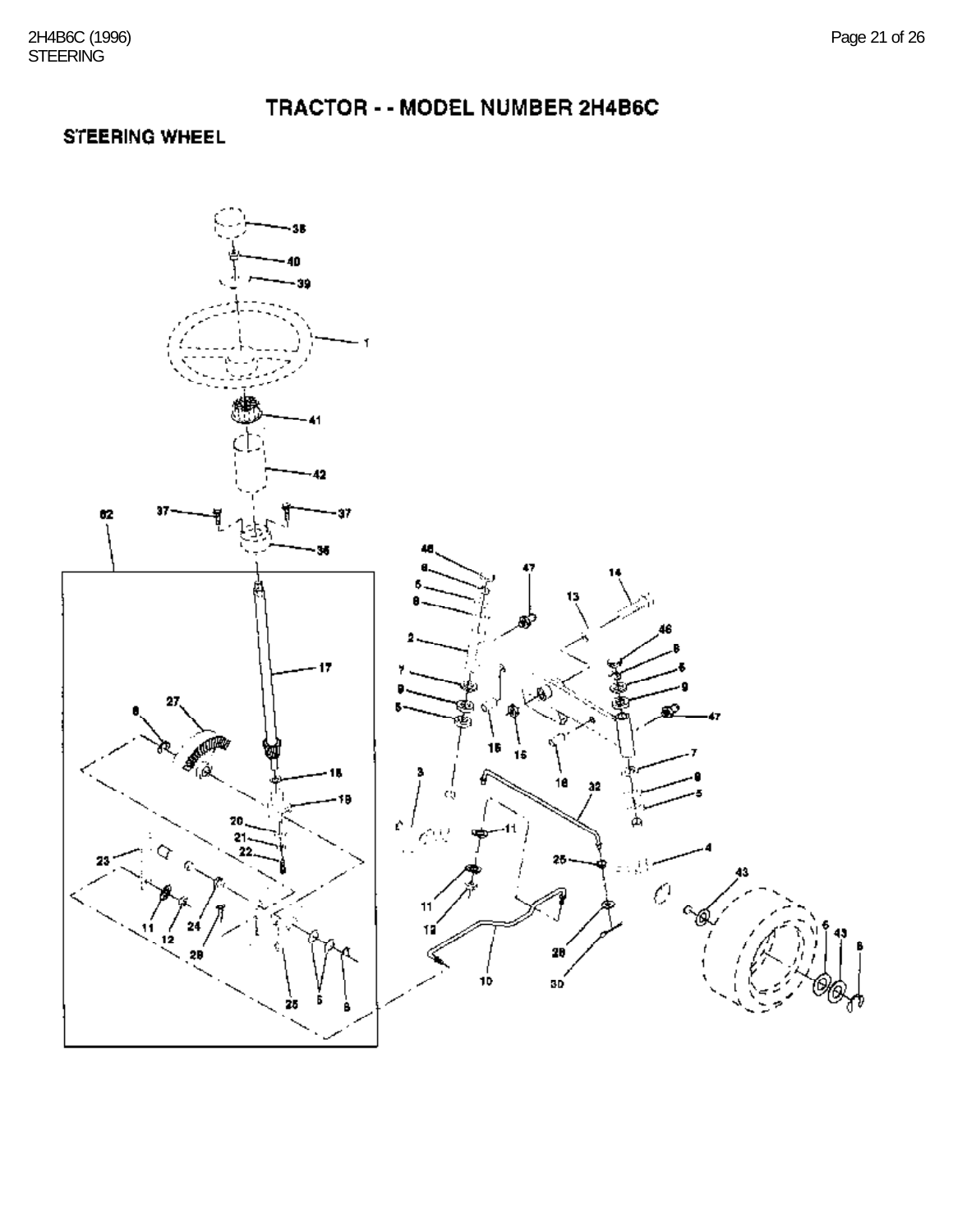| Ref # Part Number        | Qty Description                       |
|--------------------------|---------------------------------------|
| 1 133741                 | SUB= 150547                           |
| 2 142033                 | <b>AXLE ASM FRONT</b>                 |
| 3 135227                 | SPINDLE LH                            |
| 4 135228                 | SPINDLE RH                            |
| 5 6266H                  | <b>WASHER .T</b>                      |
| 6 121748X                | <b>WASHER</b>                         |
| 7 19272016               | <b>WASHER</b>                         |
| 8 12000029               | <b>RING</b>                           |
| 9 3366R                  | COL. SRTG. BEAR.                      |
| 10 130468                | SUB= 532130468                        |
| 11 10040600              | <b>LOCKWASHER</b>                     |
| 12 73610600              | <b>SUB=7810H</b>                      |
| 13 110438X               | <b>BEARING</b>                        |
| 14 74011056              | BOLT HEX 5/8-11                       |
| 15 73901000              | "NUT-LOC,FLANGE LT"                   |
| 16 132624                | <b>AXLE PIN</b>                       |
| 17 132614                | <b>SHAFT ASM</b>                      |
| 18 57079                 | <b>THRUST WASHER</b>                  |
| 19 124035X               | SUPPORT.SHAFT                         |
| 20 126684X               | SUB= 532126684                        |
| 21 10040400              | <b>LOCKWASHER</b>                     |
| 22 71100410              | SCREW.SCKTHD.CAP                      |
| 23 127501                | SUB=918127501                         |
| 24 109816X               | <b>NYLINER T</b>                      |
| 25 124036X               | "BRKT, STEERING"                      |
| 26 126847X               | <b>BUSHING.DRAGLINK</b>               |
| 27 136874                | <b>GEAR SECTOR</b>                    |
| 28 19131416              | <b>WASHER</b>                         |
| 29 17490612              | <b>SCREW</b>                          |
| 30 76020412              | <b>COTTER PIN</b>                     |
| 32 130465                | <b>TIE ROD</b>                        |
| 36 132196                | SUB= 155106                           |
| 37 17431008              | SUB= 98000165                         |
| 38 133742                | ST WHL INSERT CAP<br><b>WASHER T</b>  |
| 39 19133808              |                                       |
| 40 7810H                 | <b>GRIPCO NUT</b>                     |
| 41 104820X<br>42 124418X | ADAPTER-WHEEL LT<br>"TUBE, STR SHAFT" |
| 43 121749X               | <b>WASHER</b>                         |
| 46 121232X               | <b>CAP</b>                            |
| 47 6855M                 | <b>ZERKM</b>                          |
| 62 149 684               | SUB= 156593                           |
|                          |                                       |
|                          |                                       |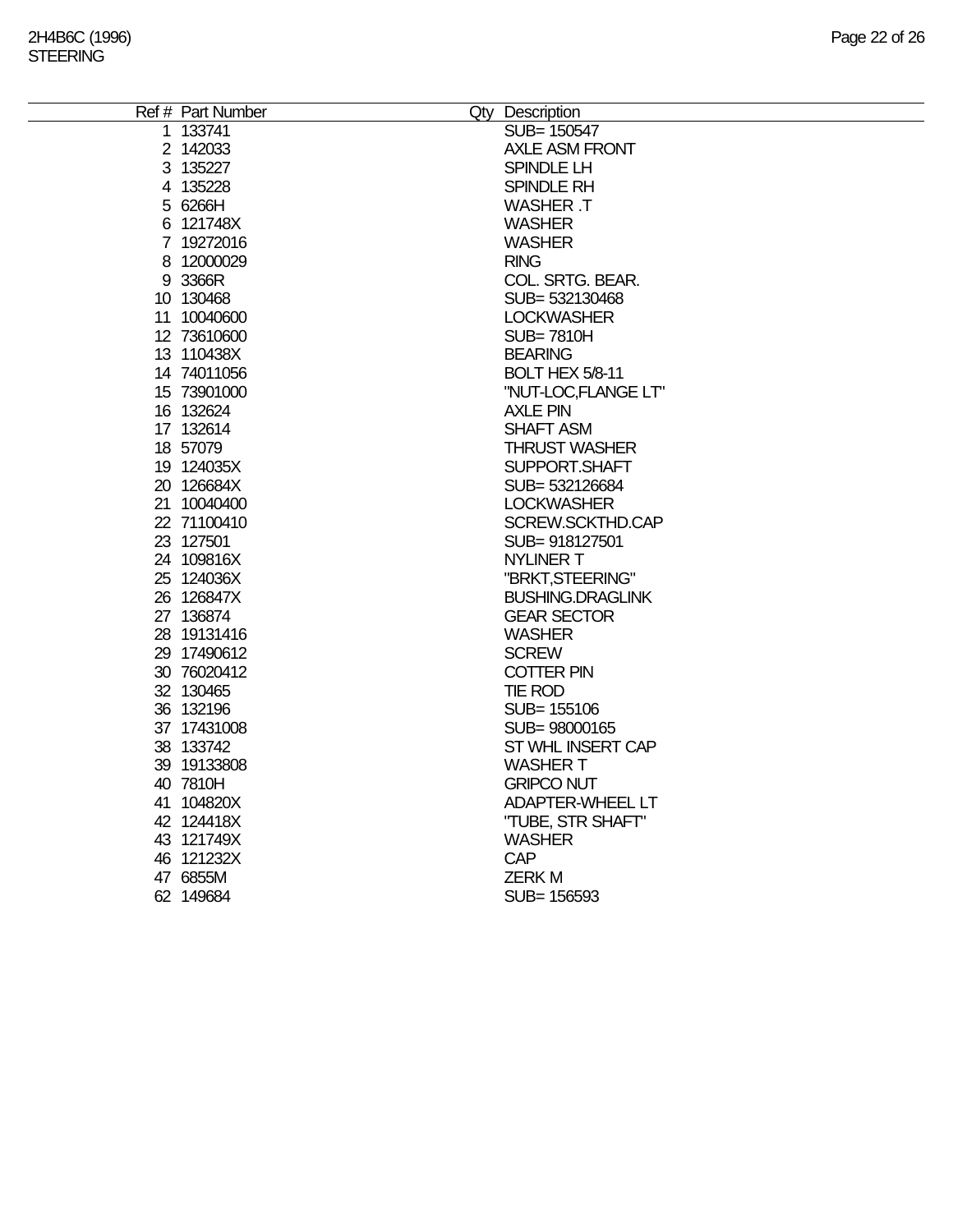## TRACTOR - - MODEL NUMBER 2H4B6C TRANSAXLE - HYDRO GEAR MODEL NUMBER 310-0500

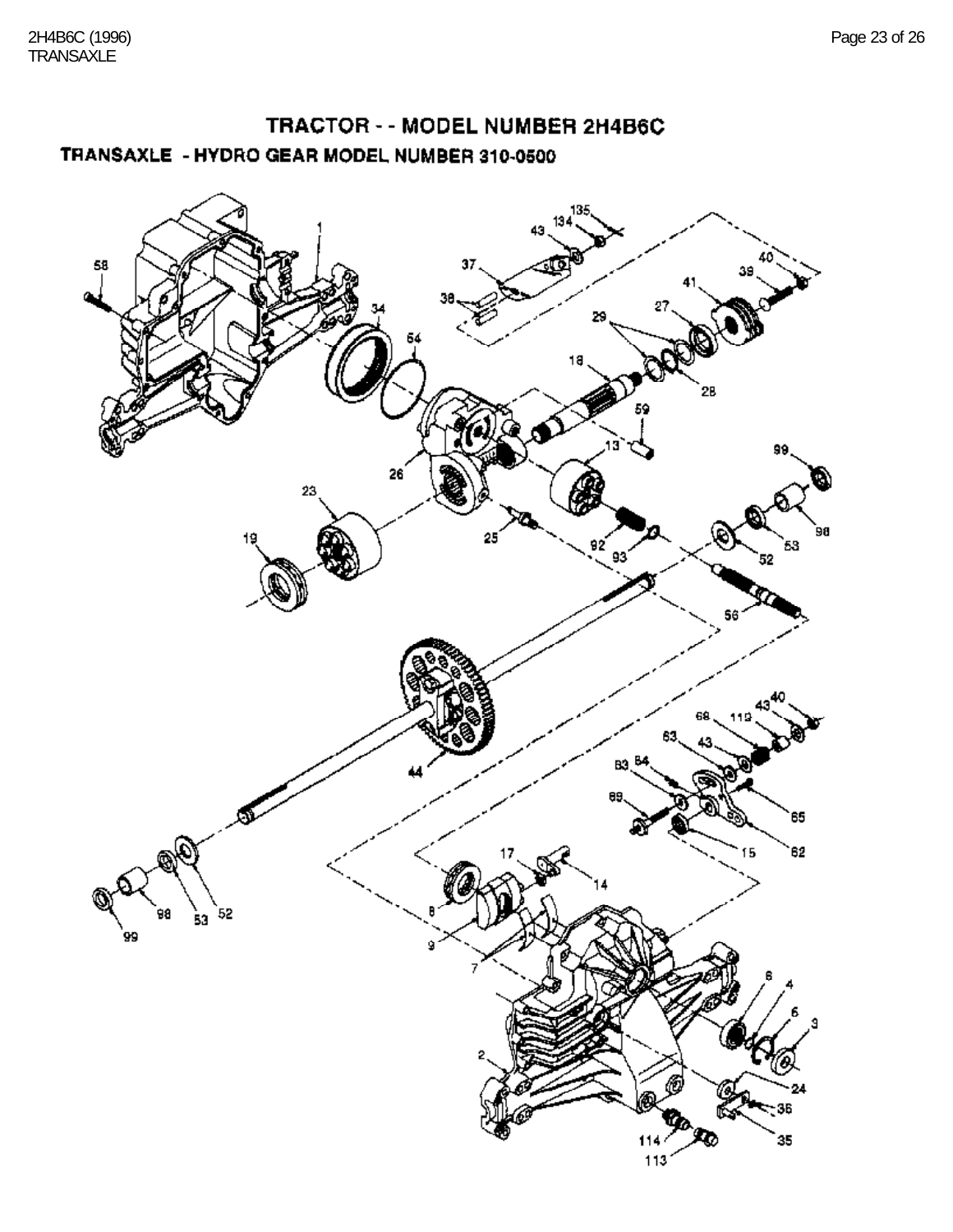| Ref # Part Number | Qty Description         |
|-------------------|-------------------------|
| 1 142986          | HOUSING.L.44863RM       |
| 2 142987          | HOUSING UPR 70122       |
| 3 142932          | SEAL.9008000-0128       |
| 4 142928          | RING.RET.2003016.       |
| 5 142933          | RING.RET.2003052.       |
| 6 142934          | BEARING.(50552)42X68X16 |
| 7 142935          | CRADLE-2003023.         |
| 8 142936          | BEARING.2003044.        |
| 9 142937          | SWASHPLT.2003087.       |
| 13 142938         | BLOCK.CLYN.70079.       |
|                   |                         |
| 14 142939         | ARM.TRUN.2003005.       |
| 15 142940         | SEAL.9008000-0126       |
| 17 142941         | GUIDE.2000015.          |
| 18 142988         | SHAFT.HYD.2003557       |
| 19 142943         | BEARING.THS.50019       |
| 23 142944         | BLOCK.CYLIN.70082       |
| 24 142945         | <b>SEAL.LIP.45074</b>   |
| 25 142946         | ACTUATOR.2003555        |
| 26 142947         | KIT.CENTER.70133        |
| 27 142948         | <b>SEAL.LIP.45075</b>   |
| 28 142949         | RING RETAIN 50007       |
| 29 142950         | <b>WASHER.44872</b>     |
| 34 142951         | ELEMENT.OIL.44964       |
| 35 142952         | ARM.BYPASS.50270        |
| 36 142953         | RING.RETAIN.44870       |
| 37 142954         | ARM.ACTUAT.23710        |
| 38 142955         | PIN.ACTUAT.44891        |
|                   |                         |
| 39 142956         | SUB= 149705             |
| 40 142957         | NUT.LOCK.HX.50108       |
| 41 142958         | KIT.BRAKE.70135         |
| 43 142884         | WASHER HYD 44130        |
| 44 142990         | DIFFERNTIAL.70126       |
| 52 142991         | WASHER.HYD.44875        |
| 53 142961         | SEAL.HYDRO.45076        |
| 54 142962         | O RING.HYD.45077        |
| 56 142963         | SHAFT.INPUT.50005       |
| 58 142964         | BOLT.1/4-20.44876       |
| 59 1429 65        | PIN.HYDRO.50002         |
| 62 142966         | ARM.CONTROL.50254       |
| 63 142967         | PUCK.DAMPER.50281       |
| 64 142920         | SCREW.SET.50018.        |
| 65 142968         | BOLT #8-32 X .875       |
| 68 142969         | SPRING.HYD.50277        |
| 69 144610         | STUD.5/16-24.DANA       |
| 92 142977         | SPRING.2003014.         |
|                   | WASHER.2003017          |
| 93 142978         |                         |
| 98 142993         | BEARING.SLV.50137       |
| 99 142976         | SEAL.WIPER.50941        |
| 113 142917        | CAP.VENT.70109          |
| 114 142918        | O-RING.ASM.70110        |
| 119 142980        | SPACER.HYD.50278        |
| 134 144607        | NUT.CAS.HYD.44142       |
| 135 144608        | PIN.COT.HYD.44101       |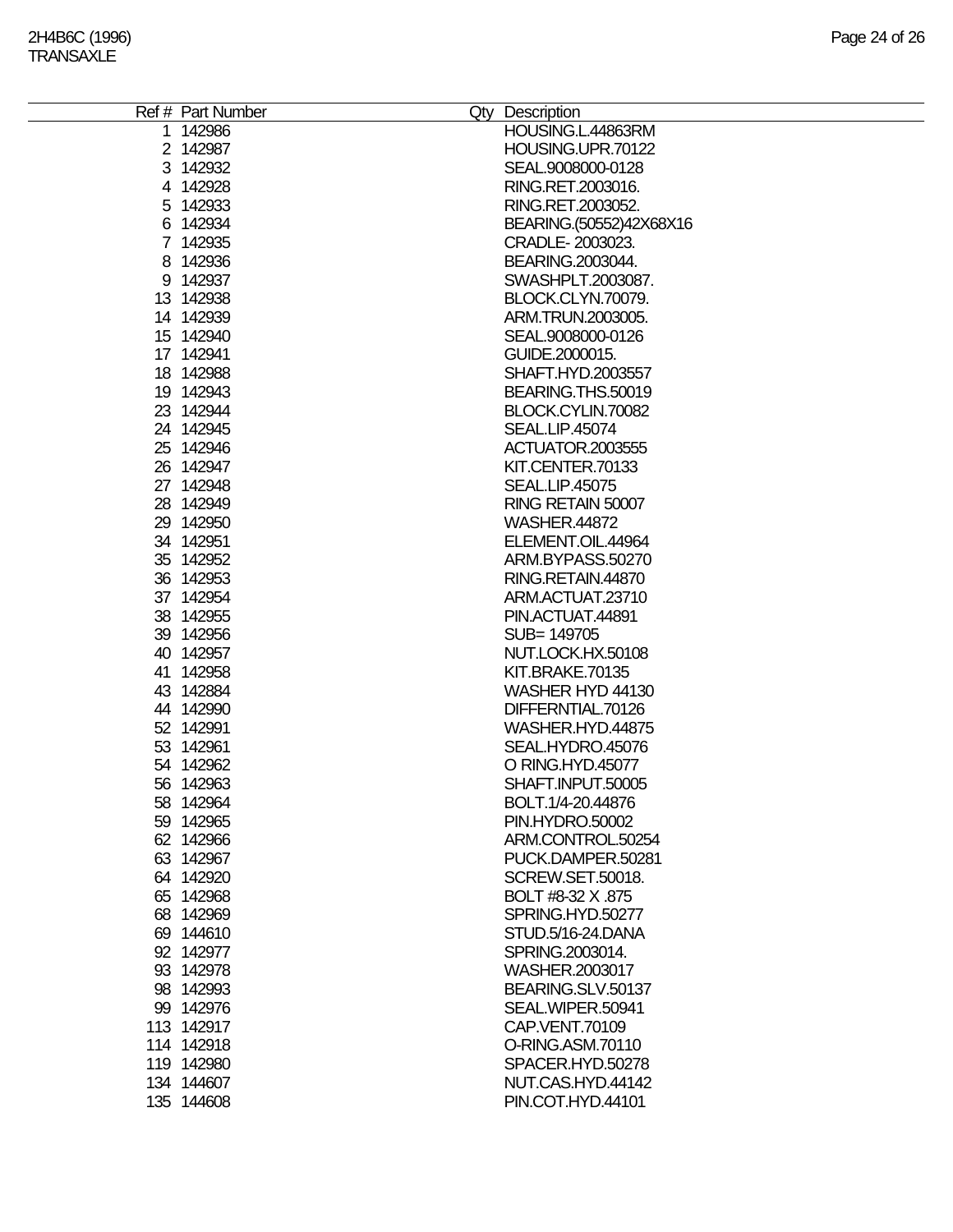# **TIRES AND WHEELS**



**NOTE:** All component dimensions given in U.S. inches  $1$  inch = 25.4 mm